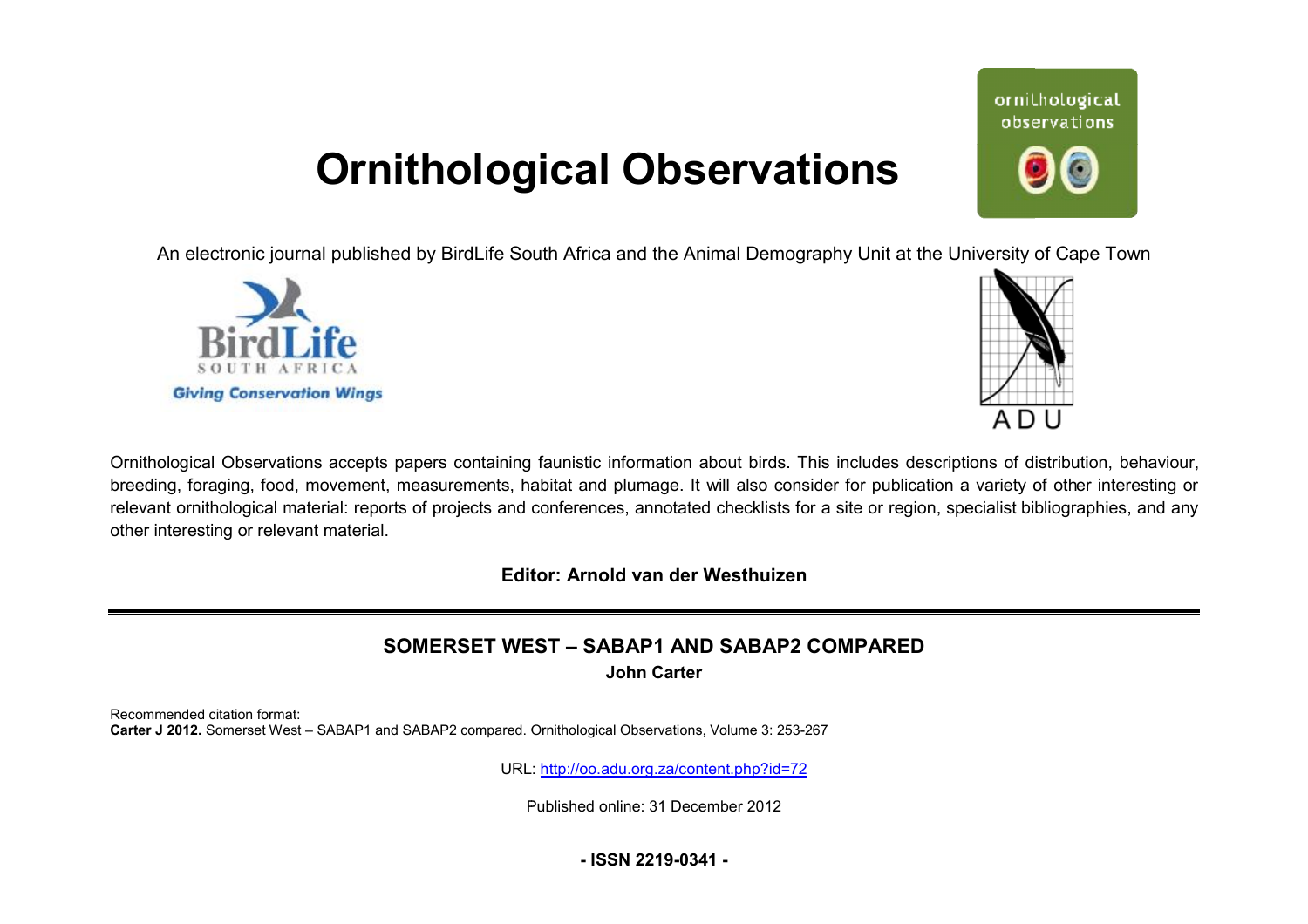

## **SOMERSET WEST – SABAP1 AND SABAP 2 P1COMPARED**

*John Carter\**

\* Corresponding author: [carts@iafrica.com](mailto:carts@iafrica.com)

#### **Introduction**

The field surveys for SABAP1 ran from January 1987 to December 1991 and was based on surveying a quarter degree grid cell (QDGC) – an area of 15' latitude by 15' longtitude. Data checklists covered one calender month or any shorter period up to a month.

The current SABAP2 $1$  project started on 1 July 2007 and surveys are done in a pentad  $-$  which is 5' latitude by 5' longitude. There are  $9$ pentads to a QDGC and each is approximately  $9x7 km<sup>2</sup>$ . Surveys should be a minimum period of 2 hours and a maximum of 5 days.

For the purpose of this paper the data of the 9 pentads of SABAP2 are collated to compare it to the QDGC data of SABAP1.

Members of the Somerset West Bird Club agreed to do regular atlas surveys in the 9 pentads of the Somerset West QDGC (3418BB). The result of a sustained effort over the first few years of the project was that this square became among the first in the country to achieve "Green status" (4 data cards for each pentad) and then "Red status" (11 cards in each pentad). It was also first QDGC to record a data card for each month for each pentad.

### **Area description**

The Somerset West QDGC is one of diverse habitats. It ranges from The Somerset West QDGC is one of diverse habitats. It ranges from<br>the Hottentots Holland mountains which are up to 1 200 masl to coastline with good portions of mountain and coastal fynbos, interspersed by agricultural developed areas (vineyards, orchards and pastures) as well as commercial forests. Seasonal as well as perennial wetlands occur in the area and a substantial part is built up with residential, commercial and industrial development.

The pentads are as follows

- · **North West 3415\_1845:** Macassar including the Eersterivier estuary, Helderberg Village and several wine farms. This pentad holds the record for the highest species count on one card in the province (137 spp) and has a total of 196 species.
- · **North 3415\_1850:** Helderberg Nature Reserve including Erinvale Estate, portions of established residential areas and a few farms.
- · **North East 3415\_1855:** Vergelegen including some of Lourensford Estate and is mainly mountainous and difficult to Lourensford Estate and is mainly mountainous and difficult to<br>access. It has yet to record a Cape Turtle Dove among its 117 species.
- · **West 3420\_1845:** Strand including the old AE&CI works and the Dick Dent Bird Sanctuary.
- · **Central 3420\_1850:** Somerset West to Gordons Bay. Now mainly a developed area with remnants of all habitat types.
- · **East 3420\_1855:** Sir Lowry's Pass including mountains and Wedderwill estate.
- South West 3425\_1845: Steenbras River mouth. Only a small section of the coastal road and the road to Steenbras dam – 95% of the area is ocean. Cape Turtle Dove has yet not been recorded among the 84 species.

 1 SABAP2 is an ongoing project and data are regularly added to the database, therefore this paper should be viewed as a discussion of work in progress – Ed.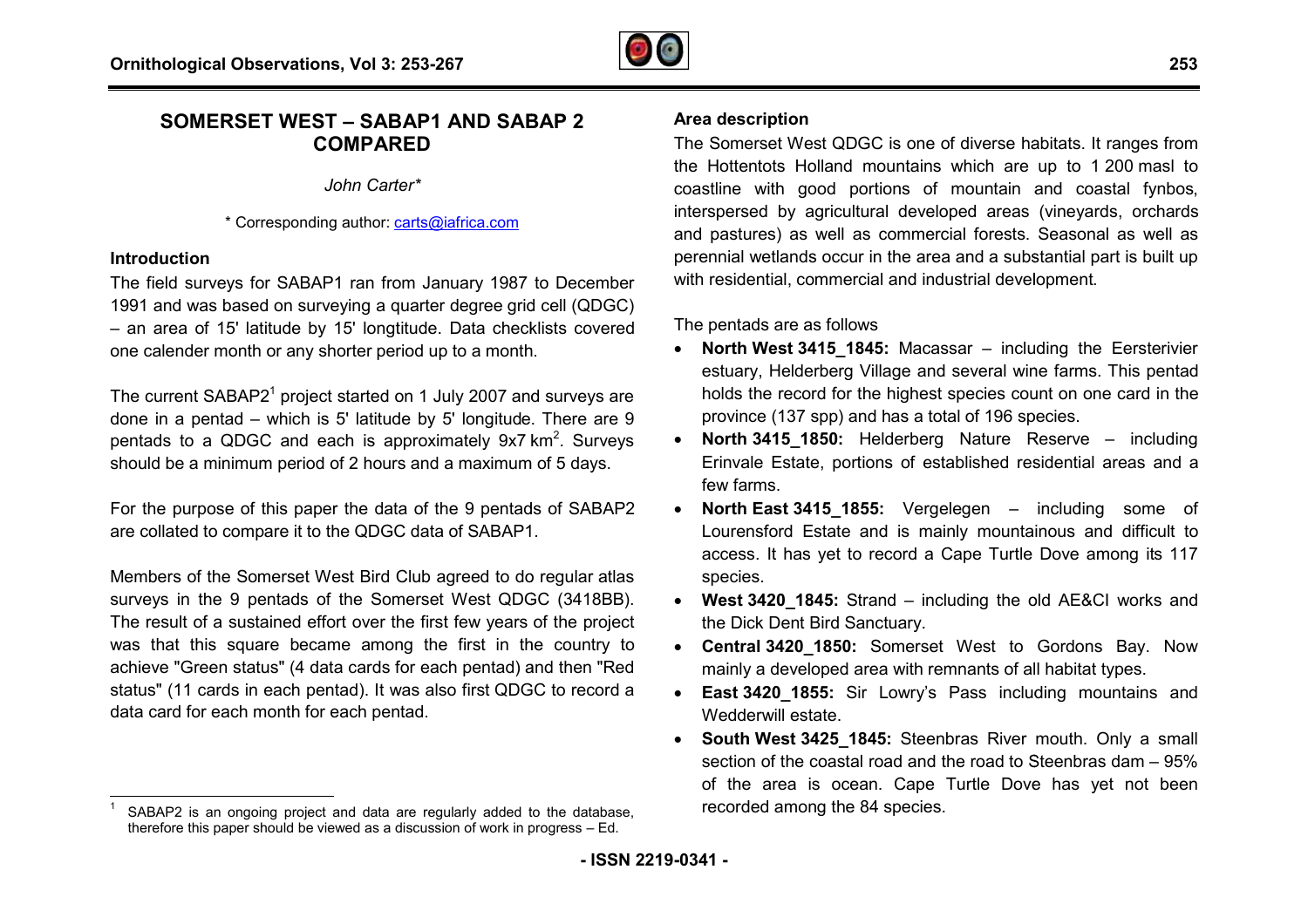- **South 3425 1850:** Steenbras Dam including a small section of Gordon's Bay and the Kogelberg Nature Reserve. The dam area
- is not accessible to the public. Gordon's Bay and the Kogelberg Nature Reserve. The dam area<br>is not accessible to the public.<br>**South East 3425\_1855:** Palmiet River Dam – including several citrus farms and mountain slopes.

#### **Cards and species per pentad**

| <b>Pentad</b> | Cards | <b>Species</b> |
|---------------|-------|----------------|
| North West    | 98    | 196            |
| <b>North</b>  | 55    | 161            |
| North East    | 33    | 117            |
| West          | 61    | 170            |
| Central       | 42    | 150            |
| East          | 65    | 156            |
| South West    | 41    | 84             |
| South         | 44    | 98             |
| South East    | 29    | 131            |
| <b>Total</b>  | 468   | 246            |

Several of the eastern and southern pentads require permission to enter the area to cover them comprehensively. Many of these landowners are national, provincial and municipal government departments.

The high card count in the North West pentad may be attributed to easier accessible terrain and the high numbers of water birds which make atlasing in these areas attractive.



**Fig1** – The Somerset West Quarter Degree Grid Cell with 9 pentads and landmarks

#### **Habitat changes in the atlasing area**

The area surrounding Somerset West has been developed extensively over the 20 years since the end of SABAP1 and even during the course of SABAP2. This is especially so in the Central and North Western pentads where certain wetland and fynbos species are becoming more difficult to locate. The development of up-market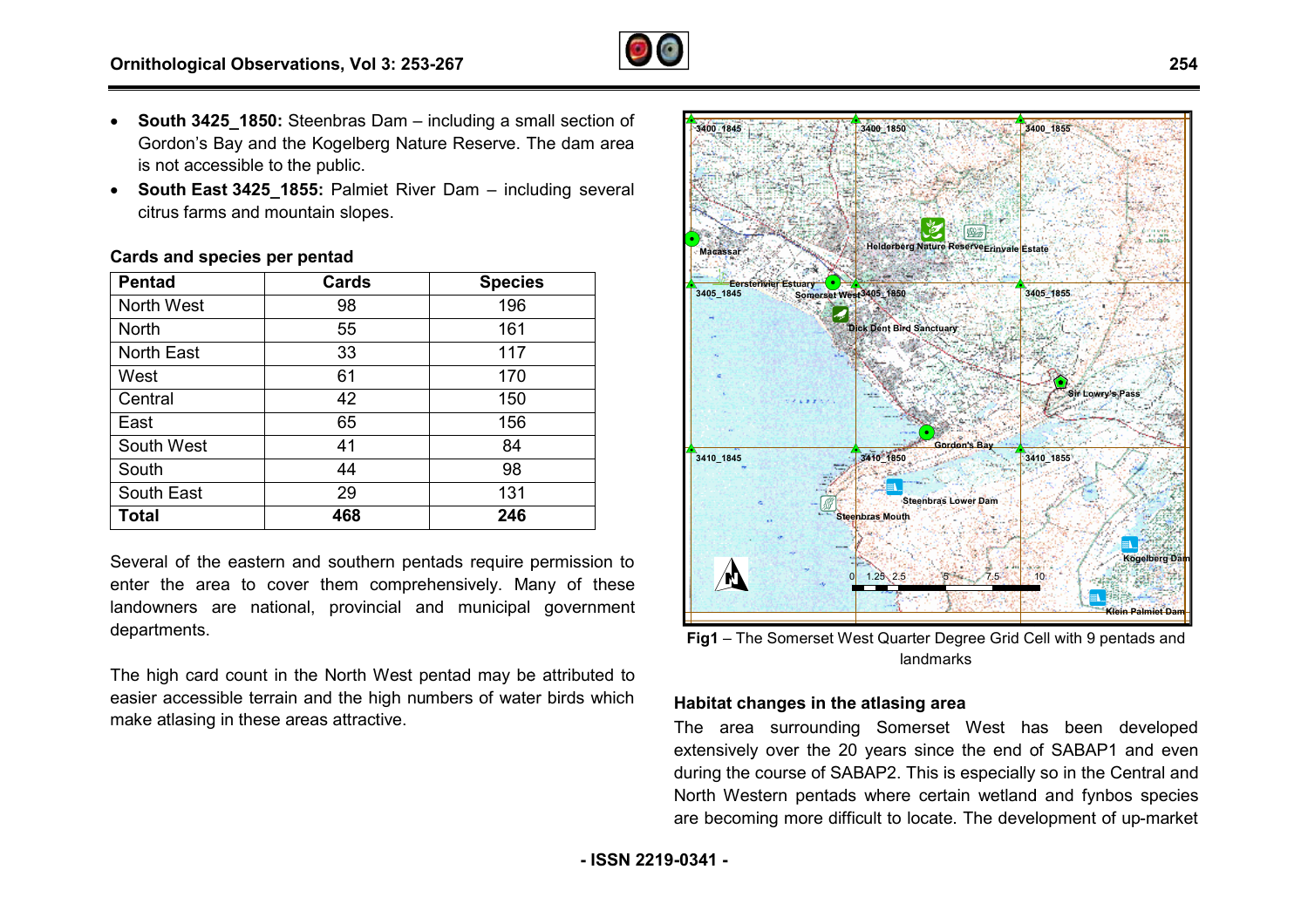

estates in the Northern and North Western pentads and the growth in suburban trees and shrubs has probably had a beneficial effect on the number of species in those areas but to the detriment of grassland species. There were extensive fires in the eastern and southern pentads in recent years which had an effect on a number of species being displaced for part of the period under survey. Considerable expansion to the low-cost housing projects on the Considerable expansion to the low-cost housing projects on the<br>Cape Flats, which falls just outside the survey area, probably has affected the Western pentads. Habitat disturbance and loss may have affected the presence of some more sensitive species, but numbers of birds thriving on human settlement may have increased.

#### **Data availabitity and biases**

At the time of writing (24 September 2012) the 9 pentads had between 29 and 98 cards each and the total number for the QDGC was 468 cards. This number is less than the total of 736 cards for SABAP1, but sufficient data are available in both datasets for a meaningful comparison.In both projects the data distribution is well balanced over all the seasons. The average number of species per card declined marginally from 57.2 (SABAP1) to 54.5 (SABAP2). data are available in both datasets<br>In both projects the data distribution<br>easons. The average number of speci<br>from 57.2 (SABAP1) to 54.5 (SABAP2<br>g factors may have biased the collec<br>atlasers participating in SABAP1):

In SABAP1 the following factors may have biased the collection of data (pers. comm. from atlasers participating in SABAP1)

1 The Macassar area was rarely visited. Hence the low reporting rates of shore birds.

2 Rare species were deliberately sought after especially for seasonal records – eg Flufftails and African Rail.

3 The cannons on Gantouw Pass were regularly visited. This would increase reporting rate for habitat specific species eg Cape Rock-jumper, Ground Woodpecker and Victorin's Warbler.

stayed the same with relatively inaccessable mountainous areas in the east and south. Areas around the Steenbras Dam may have been more accessible to the public in the past (SABAP1), as entrance control to these areas are now enforced strictly. Socioeconomic factors – crime rates, unemployment, general safety and property rights – may have influenced easy access to private land. During SABAP1 it may have been easier to get access to privately owned farming areas, where access control is enforced stricter nowadays. For both projects the topographical composition of the survey area , unemployment, general safety and<br>uenced easy access to private land.<br>een easier to get access to privately<br>access control is enforced stricter

#### **Results and discussion**

ads and the growth in<br>
For both projects the topographical composition<br>
a beneficial effect on<br>
star best and south, Areas around the Steenbris<br>
in the eastern and<br>
been more accessible to the public in the peffect on a nu In SABAP1 a total of 260 species were recorded in the QDGC and currently the count for SABAP2 is at 246 species – a combined total of 277 species had been recorded in the 2 projects. A further 5 species had been recorded as incidental sightings during SABAP2. These 5 incidental sightings have not been included in the analyses as only data from full protocal cards were used. The species recorded as incidentals are: Red Knot, Common Chaffinch, Hottentot recorded as incidentals are: Red Knot, Common Chaffinch, Hottentot<br>Buttonquail, Woolly-necked Stork and Long-crested Eagle. Two more species were recorded as incidentals in SABAP2, but were included in the analyses as they had been recorded during SABAP1 – they are: Eurasian Hobby and Brown-backed Honeybird.

Appendix A contains a full list of all the species recorded in both SABAP1 and SABAP2. The species are ranked by change in reporting rate – with 104 species showing increased reporting rates and 124 displaying a decrease in reporting rate. by and Brown-backed<br>ins a full list of all tl<br>BAP2. The species<br>th 104 species show<br>a decrease in reporti<br>is emphasis on the m<br>I was used to rank t<br>example the 12% dec

This method places emphasis on the more common species and an alternative method was used to rank by the relative change factor (Appendix A) For example the 12% decrease in Blacksmith Lapwing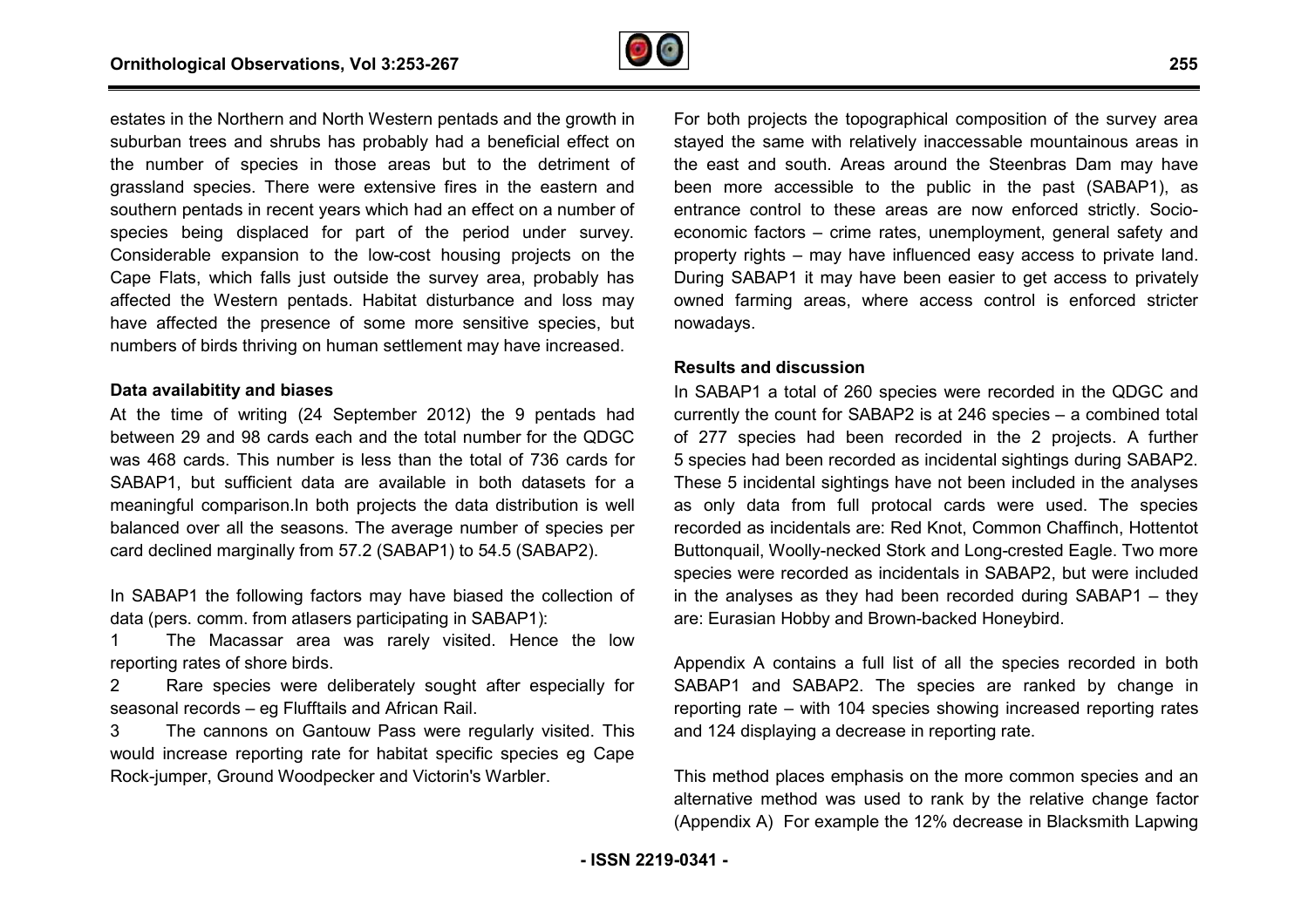

records from 73% to 61% is far less significant than the 10% of Whitewinged Tern from 12% to 2%.

The first fact noted was there were considerable changes even among the more common birds. For example of the top 10 species in records from 73% to 61% is far less significant than the 10% of<br>Whitewinged Tern from 12% to 2%.<br>The first fact noted was there were considerable changes even<br>among the more common birds. For example of the top 10 species eye and Egyptian Goose. Of the top 20 in SABAP1 12 remained. .(Table 1).

| <b>Table 1</b> - the top 50 birds in reported in SABAP2 in comparison with |  |  |
|----------------------------------------------------------------------------|--|--|
| SABAP1                                                                     |  |  |

| <b>Species</b>                       | SABAP1<br>$n = 736$ |                |                  |                | <b>SABAP2</b><br>n= 468 |                  |
|--------------------------------------|---------------------|----------------|------------------|----------------|-------------------------|------------------|
|                                      | Rank                | <b>Records</b> | Change<br>factor | Rank           | <b>Records</b>          | Change<br>Factor |
| Cape Robin-Chat                      | 13                  | 548            | 74.5             | 1              | 433                     | 92.5             |
| Karoo Prinia                         | 20                  | 525            | 71.3             | $\mathbf{2}$   | 431                     | 92.1             |
| Hadeda Ibis                          | 91                  | 187            | 25.4             | 3              | 423                     | 90.4             |
| Cape White-eye                       | 9                   | 604            | 82.1             | 4              | 413                     | 88.2             |
| <b>Eqyptian Goose</b>                | 5                   | 647            | 87.9             | 5              | 403                     | 86.1             |
| <b>Fiscal Flycatcher</b>             | 33                  | 409            | 55.6             | 6              | 397                     | 84.8             |
| Cape Bulbul                          | 18                  | 535            | 72.7             | $\overline{7}$ | 385                     | 82.3             |
| Red-eyed Dove                        | 15                  | 541            | 73.5             | 8              | 384                     | 82.1             |
| Speckled Pigeon                      | 11                  | 575            | 78.1             | 9              | 381                     | 81.4             |
| Cape Wagtail                         | 26                  | 495            | 67.3             | 10             | 375                     | 80.1             |
| Cape Canary                          | 24                  | 502            | 68.2             | 11             | 371                     | 79.3             |
| Common Fiscal                        | 3                   | 660            | 89.7             | 12             | 365                     | 78.0             |
| Common Starling                      | $\overline{4}$      | 652            | 88.6             | 13             | 354                     | 75.6             |
| Cape Turtle-Dove                     | $\mathbf{1}$        | 697            | 94.7             | 14             | 348                     | 74.4             |
| <b>Helmeted Guineafowl</b>           | 6                   | 626            | 85.1             | 15             | 344                     | 73.5             |
| Southern Double-<br>collared Sunbird | 37                  | 400            | 54.3             | 16             | 340                     | 72.6             |
| Pied Crow                            | 36                  | 400            | 54.3             | 17             | 337                     | 72.0             |
| White-breasted<br>Cormorant          | 47                  | 353            | 48.0             | 18             | 328                     | 70.1             |
| Cape Weaver                          | 8                   | 606            | 82.3             | 19             | 323                     | 69.0             |

| <b>Species</b>                 | SABAP1         |                |        | SABAP2      |                |        |
|--------------------------------|----------------|----------------|--------|-------------|----------------|--------|
|                                |                | $n = 736$      | Change |             | n= 468         | Change |
|                                | <b>Rank</b>    | <b>Records</b> | factor | <b>Rank</b> | <b>Records</b> | Factor |
| Kelp Gull                      | 35             | 405            | 55.0   | 20          | 322            | 68.8   |
| Cape Sparrow                   | 10             | 601            | 81.7   | 21          | 297            | 63.5   |
| <b>Reed Cormorant</b>          | 40             | 383            | 52.0   | 22          | 296            | 63.2   |
| Levaillant's Cisticola         | 54             | 323            | 43.9   | 23          | 291            | 62.2   |
| <b>Blacksmith Lapwing</b>      | 17             | 537            | 73.0   | 24          | 288            | 61.5   |
| Little Grebe                   | 43             | 370            | 50.3   | 25          | 287            | 61.3   |
| <b>Yellow-billed Duck</b>      | 29             | 442            | 60.1   | 26          | 281            | 60.0   |
| Cape Spurfowl                  | 12             | 559            | 76.0   | 27          | 279            | 59.6   |
| <b>Malachite Sunbird</b>       | 42             | 371            | 50.4   | 28          | 269            | 57.5   |
| House Sparrow                  | 31             | 418            | 56.8   | 29          | 267            | 57.1   |
| Olive Thrush                   | 22             | 521            | 70.8   | 30          | 266            | 56.8   |
| Red-knobbed Coot               | 21             | 522            | 70.9   | 31          | 258            | 55.1   |
| Cattle Egret                   | $\overline{7}$ | 614            | 83.4   | 32          | 257            | 54.9   |
| Southern Boubou                | 28             | 451            | 61.3   | 33          | 254            | 54.3   |
| African Sacred Ibis            | 32             | 416            | 56.5   | 34          | 254            | 54.3   |
| Red-winged Starling            | 25             | 496            | 67.4   | 35          | 248            | 53.0   |
| Grey Heron                     | 46             | 363            | 49.3   | 36          | 244            | 52.1   |
| Laughing Dove                  | $\overline{2}$ | 674            | 91.6   | 37          | 240            | 51.3   |
| Cape Grassbird                 | 41             | 380            | 51.6   | 38          | 240            | 51.3   |
| <b>Yellow Bishop</b>           | 30             | 425            | 57.7   | 39          | 235            | 50.2   |
| Fork-tailed Drongo             | 224            | 4              | 0.5    | 40          | 234            | 50.0   |
| Cape Sugarbird                 | 14             | 542            | 73.6   | 41          | 233            | 49.8   |
| Common Moorhen                 | 55             | 319            | 43.3   | 42          | 233            | 49.8   |
| <b>Greater Striped Swallow</b> | 49             | 343            | 46.6   | 43          | 223            | 47.6   |
| Rock Dove                      | 52             | 329            | 44.7   | 44          | 215            | 45.9   |
| <b>Black-headed Heron</b>      | 48             | 352            | 47.8   | 45          | 211            | 45.1   |
| Jackal Buzzard                 | 77             | 209            | 28.4   | 46          | 207            | 44.2   |
| White-rumped Swift             | 60             | 290            | 39.4   | 47          | 204            | 43.6   |
| <b>Bokmakierie</b>             | 19             | 534            | 72.6   | 48          | 201            | 42.9   |
| <b>Brown-throated Martin</b>   | 74             | 219            | 29.8   | 49          | 201            | 42.9   |
| Hartlaub's Gull                | 27             | 463            | 62.9   | 50          | 199            | 42.5   |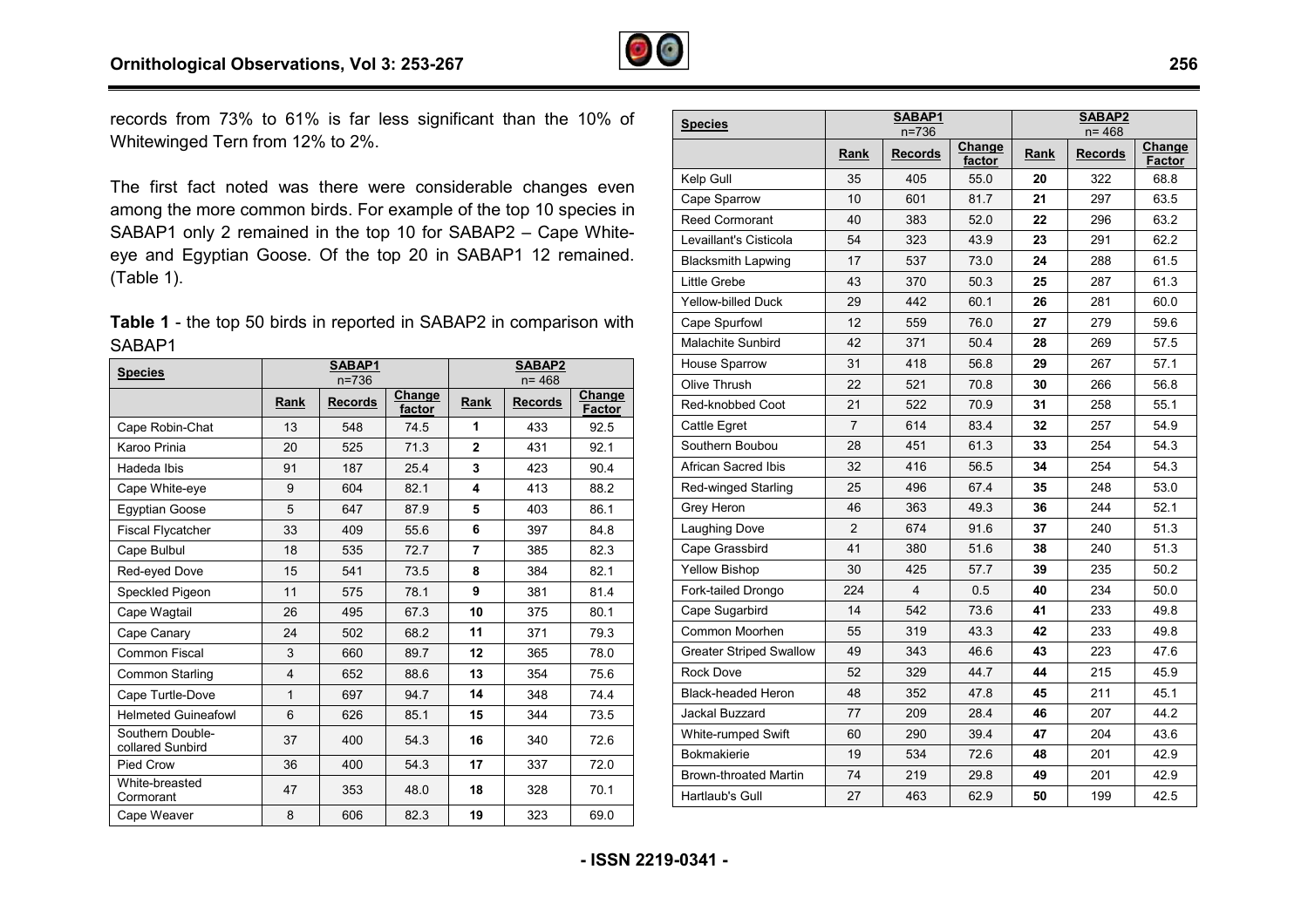

There were 20 species of which the reporting rate increased by more than 15% (Table 2). Some of these can be attributed to a western expansion of range of birds which adapted to human habitation eg Swee Waxbill, Fork-tailed Drongo and the Hadeda Ibis. Some can be attributed to better survey coverage in pentads in the more remote areas eg Fiscal Flycatcher, Karoo Prinia, Familiar Chat, Jackal Buzzard and Rock Kestrel. There is a predictable increase in the reporting rate of the Pied Crow but a less predictable one in raptors, three of which fall into this group of species showing an increase. Black Sparrowhawks appear to have to some extent replaced the Rufous-chested Sparrowhawk. There are several shore birds in the list – African Black Oystercatcher, Swift Tern and Whitebreasted Cormorant – as well as wetland species such as Levaillants Cisticola, Lesser Swamp Warbler and to an extent Southern Masked weaver. These increases can probably be attributed to the concentration of atlasers on known wetland areas within pentads to swell the species numbers. It may be significant that all these species are regular at Macassar Sewage Works and the Eersterivier estuary which has the highest number of cards in SABAP2. vere 20 species of which the reporting rate increased by more % (Table 2). Some of these can be attributed to a western<br>on of range of birds which adapted to human habitation eg<br>/axbill, Fork-tailed Drongo and the Hadeda I ular at Macassar Sewage Works and the Eerstel<br>as the highest number of cards in SABAP2.<br>ies showing the largest increase in reporting rate

|                                 | <b>SABAP1</b> |                        | <b>SABAP 2</b> |                        |                         |
|---------------------------------|---------------|------------------------|----------------|------------------------|-------------------------|
|                                 | Rank          | <b>RR</b><br>$n = 736$ | Rank           | <b>RR</b><br>$n = 468$ | $\frac{9}{6}$<br>change |
| Hadeda Ibis                     | 91            | 25.4                   | 3              | 90.4                   | 65.0                    |
| Fork-tailed Drongo              | 224           | 0.5                    | 40             | 50.0                   | 49.5                    |
| <b>Swift Tern</b>               | 132           | 10.1                   | 54             | 42.1                   | 32.0                    |
| <b>Fiscal Flycatcher</b>        | 33            | 55.6                   | 6              | 84.8                   | 29.3                    |
| Swee Waxbill                    | 247           | 0.3                    | 73             | 29.3                   | 29.0                    |
| Southern Masked-weaver          | 113           | 17.1                   | 55             | 40.6                   | 23.5                    |
| <b>White-breasted Cormorant</b> | 47            | 48.0                   | 18             | 70.1                   | 22.1                    |
| African Black Oystercatcher     | 121           | 14.1                   | 64             | 36.1                   | 22.0                    |
| Karoo Prinia                    | 20            | 71.3                   | 2              | 92.1                   | 20.8                    |

|                                                             |           | <b>SABAP1</b>          | <b>SABAP 2</b> |                        |                |
|-------------------------------------------------------------|-----------|------------------------|----------------|------------------------|----------------|
|                                                             | Rank      | <b>RR</b><br>$n = 736$ | Rank           | <b>RR</b><br>$n = 468$ | $\%$<br>change |
| <b>Familiar Chat</b>                                        | 129       | 10.7                   | 71             | 30.1                   | 19.4           |
| Lesser Swamp Warbler<br>Southern Double-collared<br>Sunbird | 107<br>37 | 19.2<br>54.3           | 62<br>16       | 37.6<br>72.6           | 18.4<br>18.3   |
| Levaillant's Cisticola                                      | 54        | 43.9                   | 23             | 62.2                   | 18.3           |
| Cape Robin-Chat                                             | 13        | 74.5                   | 1              | 92.5                   | 18.1           |
| Pied Crow                                                   | 36        | 54.3                   | 17             | 72.0                   | 17.7           |
| <b>Black Sparrowhawk</b>                                    | 164       | 4.9                    | 96             | 22.4                   | 17.5           |
| Pin-tailed Whydah                                           | 89        | 25.8                   | 51             | 42.5                   | 16.7           |
| Southern Grey-headed<br>Sparrow                             | 261       | 0.0                    | 111            | 16.0                   | 16.0           |
| Jackal Buzzard                                              | 77        | 28.4                   | 46             | 44.2                   | 15.8           |
| Yellow-billed Kite                                          | 146       | 7.9                    | 94             | 23.1                   | 15.2           |

27 species showed a decreased of more than 15% in reporting rate. These include the top 2 SABAP1 birds – Laughing and Cape Turtle Dove. The former is much more difficult to find outside built-up areas and the latter seems to have been supplanted by Red-eyed Doves as these built-up areas become more thickly wooded. Some of these decreases are presumably because of development and habitat destruction, eg Greywing Francolin, Fiery-necked Nightjar, Crowned Lapwing, Acacia Pied Barbet, Cape Longclaw and Speckled Mousebird. Some are still reasonably common in natural areas but have become scarce in residential areas eg, Bokmakierie and African Hoopoe Some decreases are the logical result of the way of collecting data. In SABAP1 most people probably included the Helderberg Nature Reserve in their surveys and this probably explains the decrease in Cape Sugarbird and Protea Seedeater which do not occur in some pentads though the latter was also affected by the fires. Some species, eg Southern Pochard, Hamerkop, Brimstone Canary, Burchells Coucal and Giant Kingfisher became generally scarce and some eg Cattle Egret and Cape up areas become more thickly wooded. Some of these<br>e presumably because of development and habitat<br>g Greywing Francolin, Fiery-necked Nightjar, Crowned<br>acia Pied Barbet, Cape Longclaw and Speckled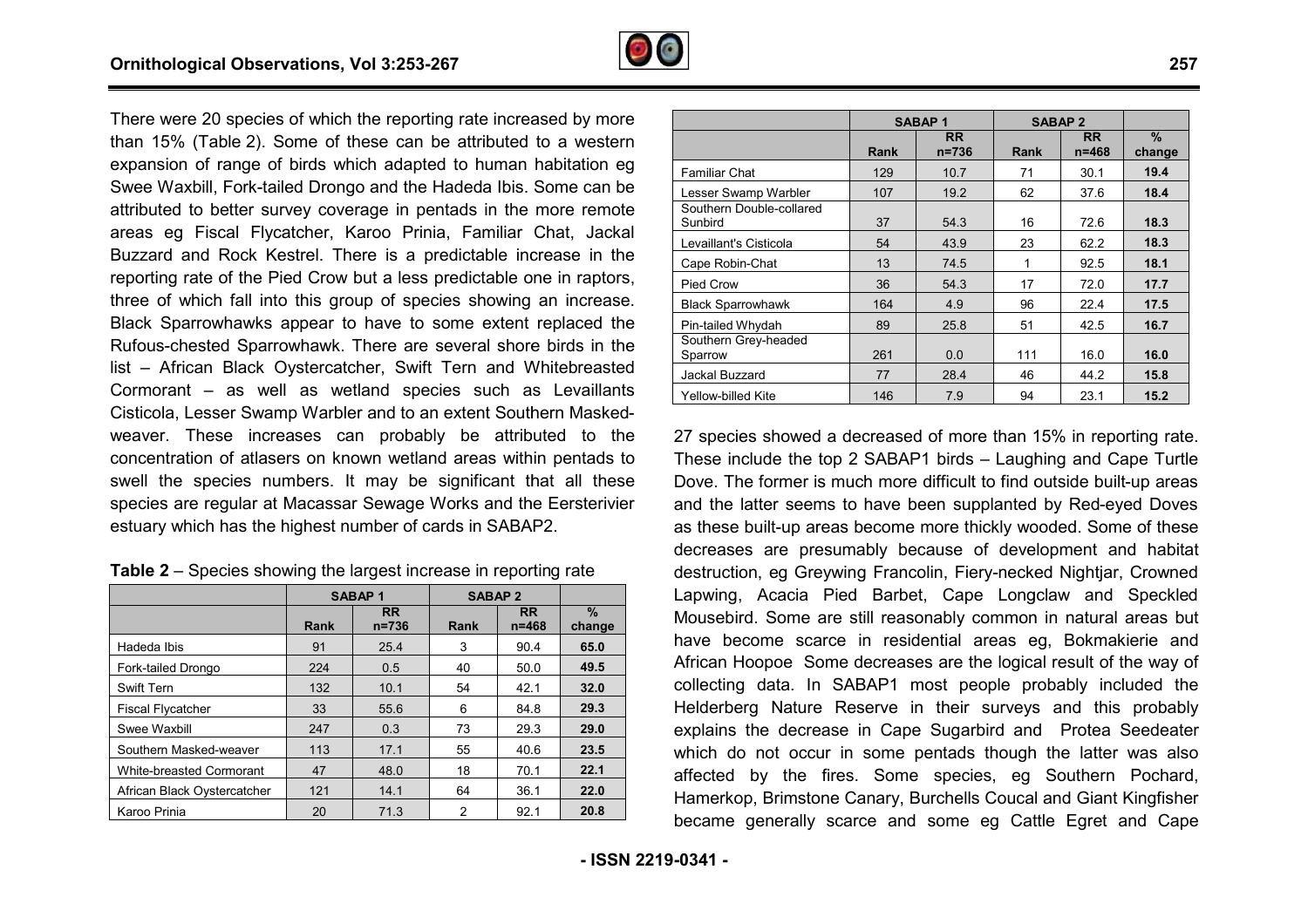

Sparrow can be explained by the fact that they do not occur so much in the more remote fynbos dominated pentads which attracted relatively more surveys in SABAP2. The decline in Blackshouldered Kites has been noted for some time in the South Western Cape and is presumably caused mainly by the use of pesticides and intensive farming methods.

| <b>Table 3</b> – Species showing the largest decrease in reporting rate |
|-------------------------------------------------------------------------|
|-------------------------------------------------------------------------|

|                              |                | <b>SABAP1</b>                         | <b>SABAP 2</b> |                              |                         |
|------------------------------|----------------|---------------------------------------|----------------|------------------------------|-------------------------|
|                              | <b>Rank</b>    | $\overline{\mathsf{RR}}$<br>$n = 736$ | Rank           | $\overline{RR}$<br>$n = 468$ | $\frac{9}{6}$<br>change |
| Crowned Lapwing              | 16             | 73.0                                  | 82             | 25.9                         | $-47.1$                 |
| <b>Black-shouldered Kite</b> | 23             | 69.7                                  | 86             | 25.2                         | $-44.5$                 |
| Laughing Dove                | 2              | 91.6                                  | 37             | 51.3                         | $-40.3$                 |
| Grey-winged Francolin        | 70             | 31.9                                  | 208            | 0.6                          | $-31.3$                 |
| <b>Bokmakierie</b>           | 19             | 72.6                                  | 48             | 42.9                         | $-29.6$                 |
| Cattle Egret                 | $\overline{7}$ | 83.4                                  | 32             | 54.9                         | $-28.5$                 |
| Speckled Mousebird           | 34             | 55.3                                  | 77             | 27.1                         | $-28.2$                 |
| Acacia Pied Barbet           | 73             | 30.0                                  | 180            | 2.6                          | $-27.5$                 |
| Cape Longclaw                | 67             | 33.4                                  | 149            | 6.4                          | $-27.0$                 |
| Hamerkop                     | 72             | 30.6                                  | 169            | 4.1                          | $-26.5$                 |
| African Hoopoe               | 50             | 46.3                                  | 97             | 22.0                         | $-24.3$                 |
| Cape Sugarbird               | 14             | 73.6                                  | 41             | 49.8                         | $-23.9$                 |
| Protea Seedeater             | 90             | 25.7                                  | 185            | 1.9                          | $-23.8$                 |
| Giant Kingfisher             | 59             | 39.8                                  | 107            | 16.2                         | $-23.6$                 |
| <b>Brimstone Canary</b>      | 44             | 49.6                                  | 74             | 28.8                         | $-20.7$                 |
| Southern Pochard             | 84             | 27.4                                  | 140            | 7.1                          | $-20.4$                 |
| Hartlaub's Gull              | 27             | 62.9                                  | 50             | 42.5                         | $-20.4$                 |
| Cape Turtle-Dove             | $\mathbf{1}$   | 94.7                                  | 14             | 74.4                         | $-20.3$                 |
| Cape Sparrow                 | 10             | 81.7                                  | 21             | 63.5                         | $-18.2$                 |
| <b>Burchell's Coucal</b>     | 96             | 23.6                                  | 159            | 5.8                          | $-17.9$                 |
| Victorin's Warbler           | 93             | 24.7                                  | 138            | 7.3                          | $-17.5$                 |
| Alpine Swift                 | 53             | 44.3                                  | 78             | 27.1                         | $-17.2$                 |
| Fiery-necked Nightjar        | 88             | 26.2                                  | 130            | 9.2                          | $-17.0$                 |
| Cape Spurfowl                | 12             | 76.0                                  | 27             | 59.6                         | $-16.3$                 |

|                     | <b>SABAP1</b> |                        | <b>SABAP 2</b> |                        |                         |
|---------------------|---------------|------------------------|----------------|------------------------|-------------------------|
|                     | <b>Rank</b>   | <b>RR</b><br>$n = 736$ | Rank           | <b>RR</b><br>$n = 468$ | $\frac{0}{2}$<br>change |
| Red-knobbed Coot    | 21            | 70.9                   | 31             | 55.1                   | $-15.8$                 |
| <b>Little Swift</b> | 57            | 40.6                   | 88             | 25.0                   | $-15.6$                 |
| African Snipe       | 112           | 17.1                   | 188            | 1.7                    | $-15.4$                 |

Table 4 indicates a number of species recorded during SABAP1, but these were not recorded again during SABAP2 – total of 30 species. As reflected in the reporting rate, most of these were recorded less than 1% and therefore should be considered as vagrant or rare visitors to the area.

**Table 4** – Species recorded during SABAP1 but not during SABAP2 (reporting rate reflected is that of SABAP1 n=736)

| <b>Species</b>                  | Reporting<br>rate |
|---------------------------------|-------------------|
| Mute Swan                       | 7.5               |
| Cape Eagle-Owl                  | 2.3               |
| <b>Striped Flufftail</b>        | 1.8               |
| Half-collared Kingfisher        | 1.6               |
| <b>Black Cuckooshrike</b>       | 1.1               |
| Forest Canary                   | 0.7               |
| <b>Wattled Starling</b>         | 0.5               |
| <b>Greater Painted-Snipe</b>    | 0.5               |
| Knysna Warbler                  | 0.4               |
| <b>Black-headed Oriole</b>      | 0.4               |
| European Bee-eater              | 0.4               |
| Eurasian Hobby                  | 0.4               |
| Greater Double-collared Sunbird | 0.3               |
| Olive Bush-Shrike               | 0.3               |
| Yellow-bellied Eremomela        | 0.3               |
| Verreaux's Eagle-Owl            | 0.3               |
| Namaqua Sandgrouse              | 0.3               |
| Parasitic Jaeger                | 0.3               |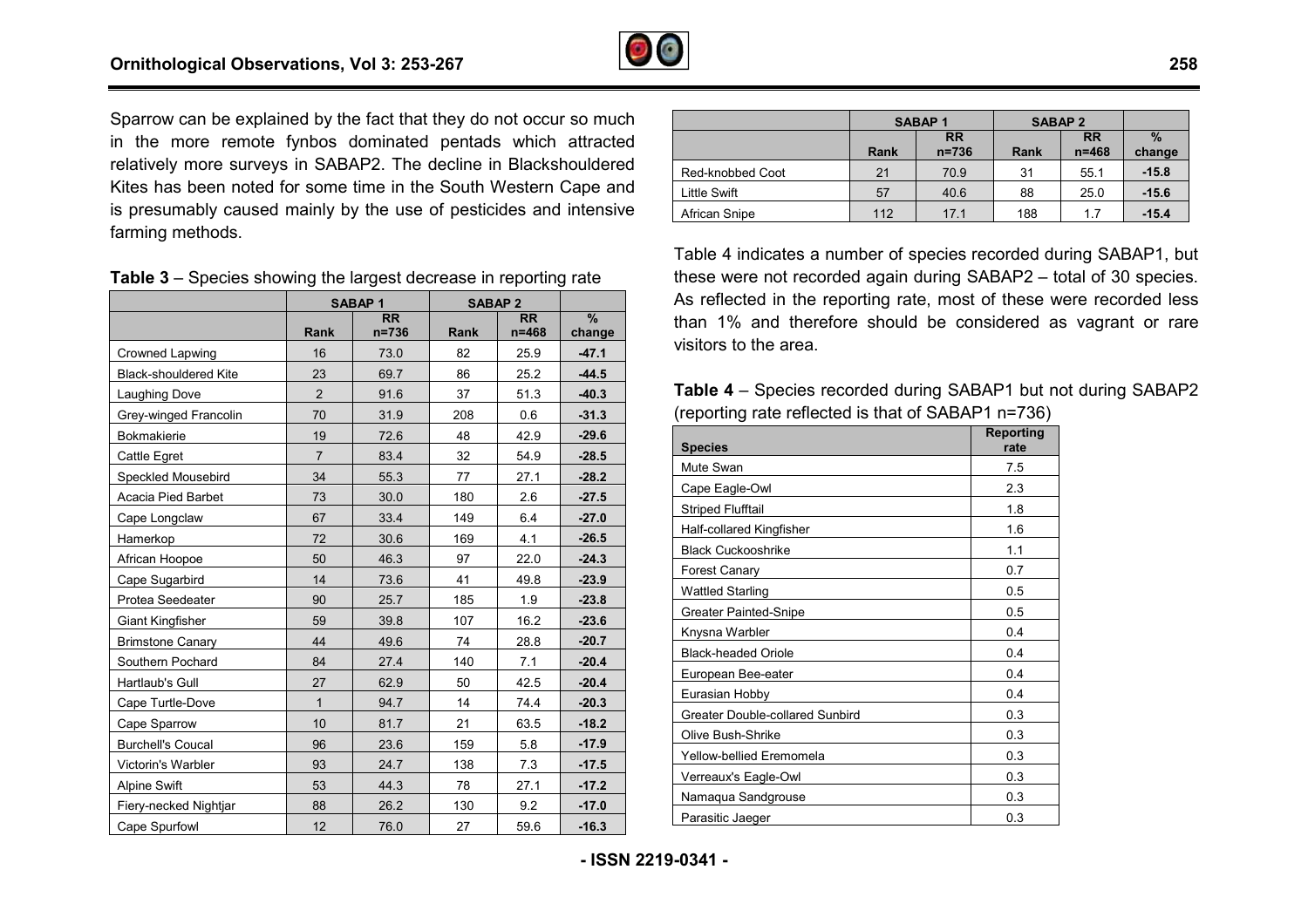

| <b>Species</b>                         | <b>Reporting</b><br>rate |
|----------------------------------------|--------------------------|
| <b>Whitechinned Petrel</b>             | 0.3                      |
| Shy Albatross                          | 0.3                      |
| <b>Blue-mantled Crested-Flycatcher</b> | 0.1                      |
| Sand Martin                            | 0.1                      |
| Grey-backed Sparrowlark                | 0.1                      |
| Jacobin Cuckoo                         | 0.1                      |
| Common Cuckoo                          | 0.1                      |
| <b>Black Tern</b>                      | 0.1                      |
| Common Redshank                        | 0.1                      |
| <b>Baillon's Crake</b>                 | 0.1                      |
| Little Sparrowhawk                     | 0.1                      |
| Cape Vulture                           | 0.1                      |

Many of these can be described as vagrants or regional rarities and some have been seen more recently but not recorded on the atlas eg Larklike Bunting, European Bee-eater, Black Cuckooshrike and Wattled Starling. Striped Flufftail and Cape Eagle-Owl are probably still resident but difficult to find while Knysna Warbler and Forest Canary are possibly resident since they are present on Table Mountain. One surprising species is Greater Double-collared Sunbird which has not extended its range westwards like its cousin the Amethyst Sunbird. Some of these species are now rare anywhere in the South Western Cape – Half-collared Kingfisher, Greater Painted Snipe, Black-headed Oriole, Olive Bush-Shrike but many of the rest still occur within a 100 km radius from Somerset West. ee-eater, Black Cuckooshrike and<br>il and Cape Eagle-Owl are probably<br>I while Knysna Warbler and Forest<br>since they are present on Table<br>s is Greater Double-collared Sunbird<br>unge westwards like its cousin the<br>se species are n

In Table 5 a total of 19 species are reflected which were recorded Snipe, Black-headed Oriole, Olive Bush-Shrike but many of the rest<br>still occur within a 100 km radius from Somerset West.<br>In Table 5 a total of 19 species are reflected which were recorded<br>during SABAP2 but not during SABA most of these species is below 1%, therefore it should not be considered as species that have extended their range to the Somerset West QDGC. The top four species in the list may be considered as species having extended their range into new territory.

Ongoing monitoring should be done to confirm this possible range extension over time.

Most of these can be described as vagrants to the area and the "grape-vine" for reporting such species has become more sophisticated. However Southern Grey-headed Sparrow and Amethyst Sunbird have become established. Long-billed Pipits are confined to certain mountain slopes which may not have been visited so regularly in SABAP1. The inclusion of Common Peacock reveals confusion with the status of this species as they have always been in the area but "officially" the on only feral population is on Robben Island. White-faced Duck have increased over the whole of the Western Cape in recent years. firm this possible range<br>hts to the area and the<br>s has become more<br>headed Sparrow and<br>d. Long-billed Pipits are

**Table 5** – Species recorded during SABAP2 but not during SABAP1 (reporting rate reflected is that of SABAP2 n=468)

| <b>Species</b>               | <b>Rep Rate</b> |
|------------------------------|-----------------|
| Southern Grey-headed Sparrow | 16.0            |
| Amethyst Sunbird             | 12.6            |
| Long-billed Pipit            | 6.0             |
| <b>White-faced Duck</b>      | 4.9             |
| Common Peacock               | 2.4             |
| Antarctic Tern               | 1.1             |
| Ruddy Turnstone              | 0.9             |
| Lark-like Bunting            | 0.6             |
| Black-chested Snake-Eagle    | 0.4             |
| Chestnut-vented Tit-Babbler  | 0.4             |
| European Honey-Buzzard       | 0.4             |
| European Roller              | 0.4             |
| Little Tern                  | 0.4             |
| Marabou Stork                | 0.4             |
| African Openbill             | 0.2             |

**259**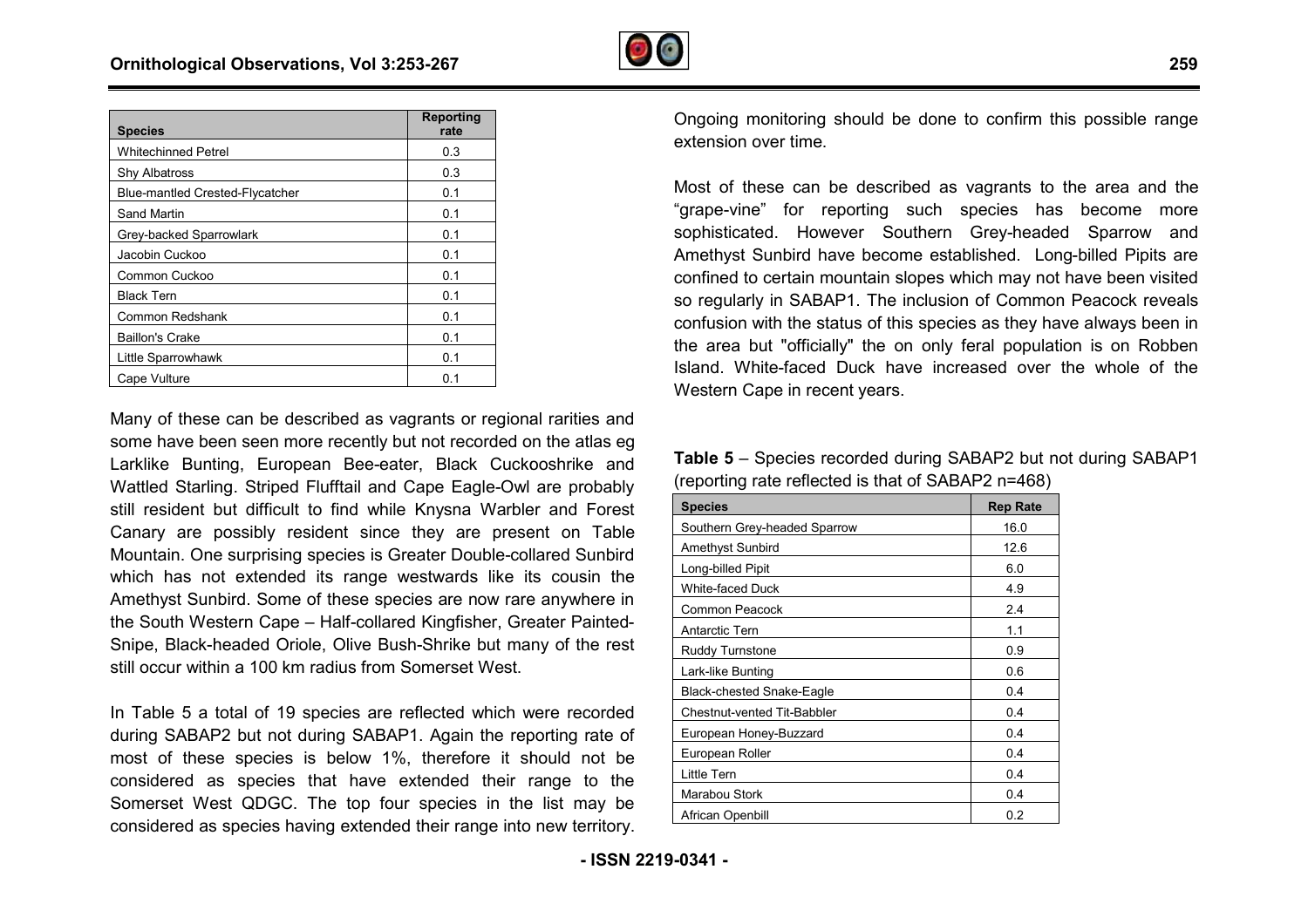

| <b>Species</b>     | <b>Rep Rate</b> |
|--------------------|-----------------|
| Denham's Bustard   | 02              |
| House Crow         | 02              |
| Long-crested Eagle | 0.2             |
| Subantarctic Skua  | በ 2             |

#### **Decline in scarcer species**

In Table 6 species are ranked by the factor of decrease (see Appendix A) and clearly shows the decline, often radical, of many interesting species which were never easy to find but now are considerably more difficult. An attempt is made to suggest reasons for decline by category.

#### **Table 6** – Decline in scarcer species

| <b>Species</b>         | SABAP1<br><b>Records</b><br>$n = 736$ | SABAP2<br><b>Records</b><br>$n = 468$ | Change<br><b>Factor</b> |
|------------------------|---------------------------------------|---------------------------------------|-------------------------|
| Grey-winged Francolin  | 235                                   | 3                                     | $-96.1$                 |
| <b>Black Cuckoo</b>    | 52                                    | 1                                     | $-94.1$                 |
| African Rail           | 27                                    | 1                                     | $-89.0$                 |
| Cardinal Woodpecker    | 53                                    | 2                                     | $-88.8$                 |
| Protea Seedeater       | 189                                   | 9                                     | $-86.1$                 |
| Cape Clapper Lark      | 20                                    | 1                                     | $-85.4$                 |
| Wood Sandpiper         | 38                                    | $\overline{c}$                        | $-84.7$                 |
| Acacia Pied Barbet     | 221                                   | 12                                    | $-84.3$                 |
| Marsh Sandpipier       | 36                                    | $\overline{2}$                        | $-83.9$                 |
| Pied Starling          | 17                                    | 1                                     | $-83.1$                 |
| African Snipe          | 126                                   | 8                                     | $-81.8$                 |
| Eurasian Golden Oriole | 62                                    | 4                                     | $-81.6$                 |
| Cape Rock-jumper       | 72                                    | 5                                     | $-80.3$                 |
| African Marsh-Harrier  | 25                                    | 2                                     | $-77.6$                 |
| Lesser Honeyguide      | 36                                    | 3                                     | $-76.8$                 |
| Hamerkop               | 225                                   | 19                                    | $-76.6$                 |
| Ground Woodpecker      | 91                                    | 8                                     | $-75.7$                 |
| White-winged Tern      | 91                                    | 9                                     | $-73.1$                 |

|                               | SABAP1<br><b>Records</b> | SABAP2<br><b>Records</b> | Change        |
|-------------------------------|--------------------------|--------------------------|---------------|
| <b>Species</b>                | n=736                    | n=468                    | <b>Factor</b> |
| Spotted Flycatcher            | 49                       | 5                        | $-72.3$       |
| <b>Whiskered Tern</b>         | 47                       | 5                        | $-71.3$       |
| <b>Bank Cormorant</b>         | 18                       | $\overline{2}$           | $-70.3$       |
| Sanderling                    | 9                        | 1                        | $-70.3$       |
| Cape Longclaw                 | 246                      | 30                       | $-67.8$       |
| <b>Horus Swift</b>            | 8                        | 1                        | $-67.1$       |
| <b>Buff-spotted Flufftail</b> | 15                       | $\overline{c}$           | $-65.3$       |
| Maccoa Duck                   | 15                       | $\overline{2}$           | $-65.3$       |
| Crowned Cormorant             | 67                       | 9                        | $-65.1$       |
| <b>Red-chested Flufftail</b>  | 66                       | 10                       | $-61.5$       |
| <b>Burchell's Coucal</b>      | 174                      | 27                       | $-60.8$       |
| Southern Pochard              | 202                      | 33                       | $-59.1$       |
| <b>Willow Warbler</b>         | 12                       | $\overline{c}$           | $-58.5$       |
| Arctic Tern                   | 12                       | $\overline{c}$           | $-58.5$       |
| Ruff                          | 47                       | 8                        | $-57.8$       |
| <b>Black-necked Grebe</b>     | 23                       | 4                        | $-57.0$       |
| African Wood-Owl              | 17                       | 3                        | $-56.6$       |
| <b>Curlew Sandpiper</b>       | 82                       | 15                       | $-55.3$       |
| Victorin's Warbler            | 182                      | 34                       | $-54.6$       |
| Red-chested Cuckoo            | 145                      | 28                       | $-53.4$       |
| African Penguin               | 5                        | 1                        | $-52.1$       |
| <b>Black Stork</b>            | 5                        | $\mathbf{1}$             | $-52.1$       |
| <b>Hottentot Buttonquail</b>  | 5                        | 1                        | $-52.1$       |
| <b>White-fronted Plover</b>   | 71                       | 15                       | $-50.1$       |
| African Olive-Pigeon          | 156                      | 33                       | $-50.1$       |
| Cape Siskin                   | 138                      | 30                       | $-49.0$       |
| Fiery-necked Nightjar         | 193                      | 43                       | $-48.1$       |
| <b>Crowned Lapwing</b>        | 537                      | 121                      | $-47.7$       |
| <b>Black-shouldered Kite</b>  | 513                      | 118                      | $-46.9$       |
| Rufous-chested Sparrowhawk    | 147                      | 35                       | $-45.5$       |
| Lanner Falcon                 | 82                       | 20                       | $-44.6$       |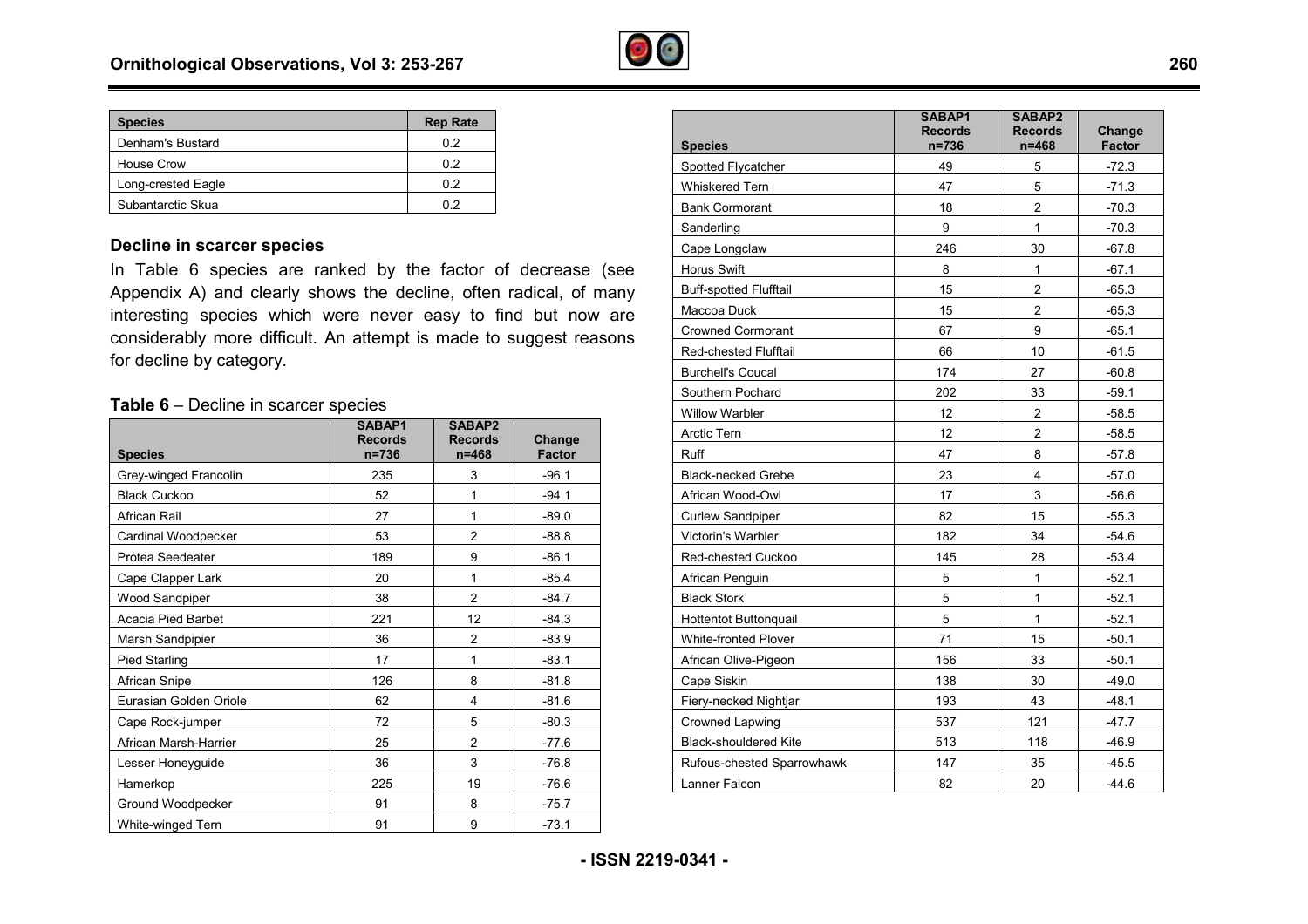

Because of the increased problems in gaining access to remote areas there is possibly a factor of under-recording of some of these species. For instance most of the records of the Eastern pentad do not include surveys of the section from Sir Lowry's Pass to the Cannons and therefore Cape Rockjumper, Cape Siskin and Victorin's Warber are under-recorded. recording of some of these<br>s of the Eastern pentad do<br>n Sir Lowry's Pass to the<br>umper, Cape Siskin and<br>Hamerkop, African Snipe,

1. *Wetland species:* African Rail, Hamerkop, A Red-chested and Buff-spotted Flufftail, African Marsh Harrier, Maccoa Duck, Burchells Coucal. More intensive farming has made many wetlands and dams less bird-friendly. There has also been major destruction of the Cape Flats wetlands south of the N2 – most of which are just outside the QDGC but which must have had a effect on the birdlife in the general area. spotted Flufftail, A<br>Coucal. More intens<br>ns less bird-friendly.

2. *Migrants:* Black and Red-chested Cuckoos, Willow Warbler, Spotted Flycatcher, Eurasian Golden Oriole. Reasons not really known. Reflects regional trend. chested Cuckoos, Willow Warbl<br>blden Oriole. Reasons not rea<br>ood Sandpiper, Whitewinged a<br>ne reason as 1 and 2 combined.

3. *Migrant water birds:* Wood Sandpiper, Whitewinged and Whiskered Tern. Probably the same reason as 1 and 2 combined

4. *Mountain species:* Cape Rockjumper, Ground Woodpecker, Protea Seedeater and Victorin's Warbler. Fires and lack of access.

5. *Coastal species:* White-fronted Plover, Bank and Crowned 5. Coastal species: White-fronted Plover, Bank and Crowned<br>Cormorant. Coastal development. On the other hand – African Black Oystercatcher has increased.

6. *Fynbos species:* Grey-winged Francolin, Clapper Lark. Habitat destruction .

7. *Woodland and Grassland species:* Cape Longclaw, Cardinal Woodpecker, African Wood-owl, African Olive-Pigeon, Lanner Falcon. Habitat destruction.

Looking at these records now it seems almost impossible that nearly a third of all SABAP1 cards included Grey-winged Francolin. The

author remembers a good stake out for these birds, now surrounded by a township. This species has probably been hunted as food.

The decline in two species, Acacia Pied Barbet and Eurasian Golden Oriole had begun before the start of SABAP2. Author had an Acacia Pied Barbet visiting his garden every month in 1985-6 and almost never subsequently. Similarly the Eurasion Golden Oriole had been a regular summer visitor to several gardens. Both have now virtually disappeared from the area and the Oriole from the Western Cape in general

#### **Increase in scarcer species**

The species in Table 7 is ranked by the factor of increase (see Appendix A).

#### **Table 7** – Increase in scarcer species

| <b>Species</b>              | SABAP1<br><b>Records</b> | SABAP2<br><b>Records</b> | <b>Increase</b><br>Factor |
|-----------------------------|--------------------------|--------------------------|---------------------------|
| Swee Waxbill                | 2                        | 137                      | 98.2                      |
| Fork-tailed Drongo          | 4                        | 234                      | 97.8                      |
| <b>Greater Flaming</b>      | $\overline{c}$           | 43                       | 94.3                      |
| Mallard                     | 4                        | 32                       | 85.3                      |
| Secretarybird               | 6                        | 32                       | 78.7                      |
| <b>Terek Sandpiper</b>      | 1                        | 5                        | 77.4                      |
| White-backed Duck           | 5                        | 24                       | 76.6                      |
| South African Shelduck      | 5                        | 22                       | 74.7                      |
| <b>Forest Buzzard</b>       | 15                       | 57                       | 71.3                      |
| <b>Water Thick-knee</b>     | 10                       | 36                       | 70.0                      |
| <b>Blue Crane</b>           | 19                       | 67                       | 69.4                      |
| Caspian Tern                | 16                       | 52                       | 67.3                      |
| <b>Bar-tailed Godwit</b>    | $\overline{2}$           | 6                        | 65.0                      |
| <b>Black Sparrowhawk</b>    | 36                       | 105                      | 64.2                      |
| <b>Common Ringed Plover</b> | 9                        | 25                       | 62.7                      |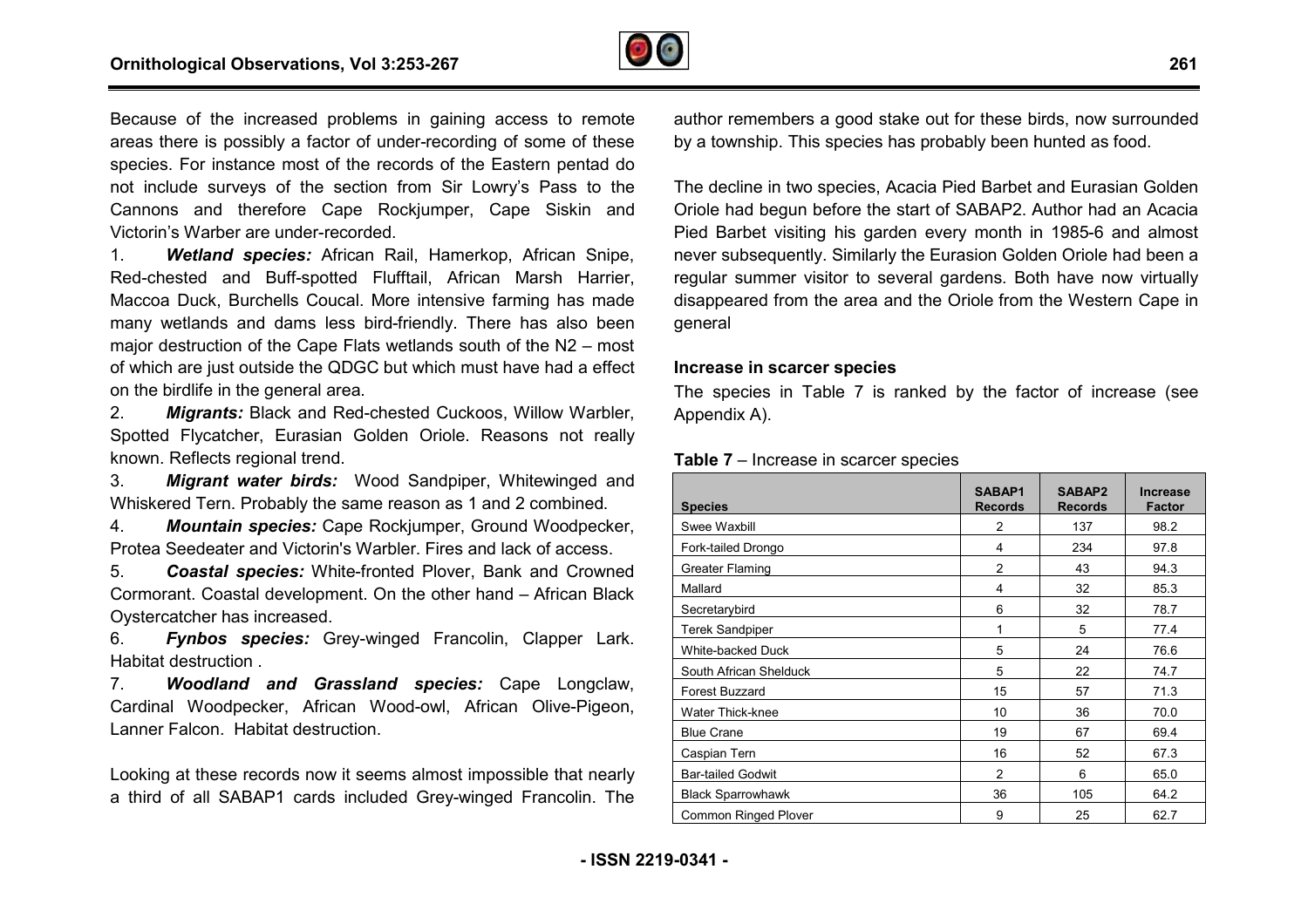

| <b>Species</b>          | SABAP1<br><b>Records</b> | SABAP2<br><b>Records</b> | <b>Increase</b><br><b>Factor</b> |
|-------------------------|--------------------------|--------------------------|----------------------------------|
| Swift Tern              | 74                       | 197                      | 61.4                             |
| Greater Honeyquide      | 11                       | 29                       | 61.1                             |
| African Purple Swamphen | 13                       | 34                       | 60.9                             |
| Plain-backed Pipit      | 11                       | 27                       | 58.8                             |

Some of the species have already been discussed above but these are mostly scarcer species. They can be categorized as:

1 *Wetland and estuarine species:* South African Shelduck, African Purple Swamphen, Greater Flamingo, Common Ringed Plover, Bar-tailed Godwit, Water Thick-knee, Caspian Tern, Terek Sandpiper. These species have been recorded more often, particularly at Macassar which is the best site to have a chance of seeing them. White-backed Duck spread to certain dams in the area during the atlas period. The increase in Mallards is still worrying.

2 *Others:* Forest Buzzard records have increased mostly due to the breeding population of "Mystery" or Elgin Buzzards in the area. Secretarybirds and Blue Cranes were recorded quite often on the Vergelegen and Wedderwill estates which were not visited much in SABAP1. Alien vegetation clearing particularly at Vergelegen has had a beneficial effect. Plain-backed Pipits were seen after the fires in the Eastern pentads. Greater Honeyguides were mostly recorded in the Eastern areas. r-tailed Godwit, Water Thick-knee, Caspian Tern, Terek<br>These species have been recorded more often,<br>at Macassar which is the best site to have a chance of<br>m. White-backed Duck spread to certain dams in the area<br>atlas perio

#### **Rare species visiting the area**

A Franklin's Gull was seen once at Macassar in between the atlas projects as was a Red-backed Shrike at Dick Dent Bird Sanctuary Southern Tchagra, Southern Black Korhaan and European Marsh Marsh-Warbler were seen many years ago. Knysna Woodpecker, Streaky Streakyheaded Seedeater and Agulhas Long-billed Lark may surprise

**Example 12**<br> **Example 12**<br> **Example 12**<br> **Example 12**<br> **Example 12**<br> **Example 12**<br> **Example 12**<br> **Example 12**<br> **Example 12**<br> **Example 12**<br> **Example 12**<br> **Example 12**<br> **Example 12**<br> **Example 12**<br> **Example 12**<br> **Example 12** in adjacent QDGCs. A probable Tawny Eagle record seen and photographed in the Helderberg Nature Reserve had not been included in this paper as the record was unconfirmed at the time of writing. The Eersteriver estuary is more wader friendly - a rarity there is always possible and may add to the list of species discussed in this paper. atlasers in the Somerset West ODGC. These all have been recorded phed in the Helderberg Nature Reserve had not been<br>in this paper as the record was unconfirmed at the time of<br>he Eersteriver estuary is more wader friendly - a rarity there

**- oo0oo -** 

#### **Acknowledgements**

- The effort of the following atlaser making out the core team atlasing the pentads of the Somerset West QDGC made this paper possible: Brian Dennis, Duncan and Ines Cooke, Alan Green and Max Ellwood.
- · All the atlasers mentioned above and other local birders who have acted as scribes, drivers and spotters – thank you for you participation. lle: Brian Dennis, Duncan and Ines Cooke, Alan<br>ax Ellwood.<br>ers mentioned above and other local birders who<br>s scribes, drivers and spotters – thank you for you
- · Les Underhill for support and suggestions in the compiling of this paper.
- · Local landowners for allowing access to the more remote areas.

**- oo0oo -**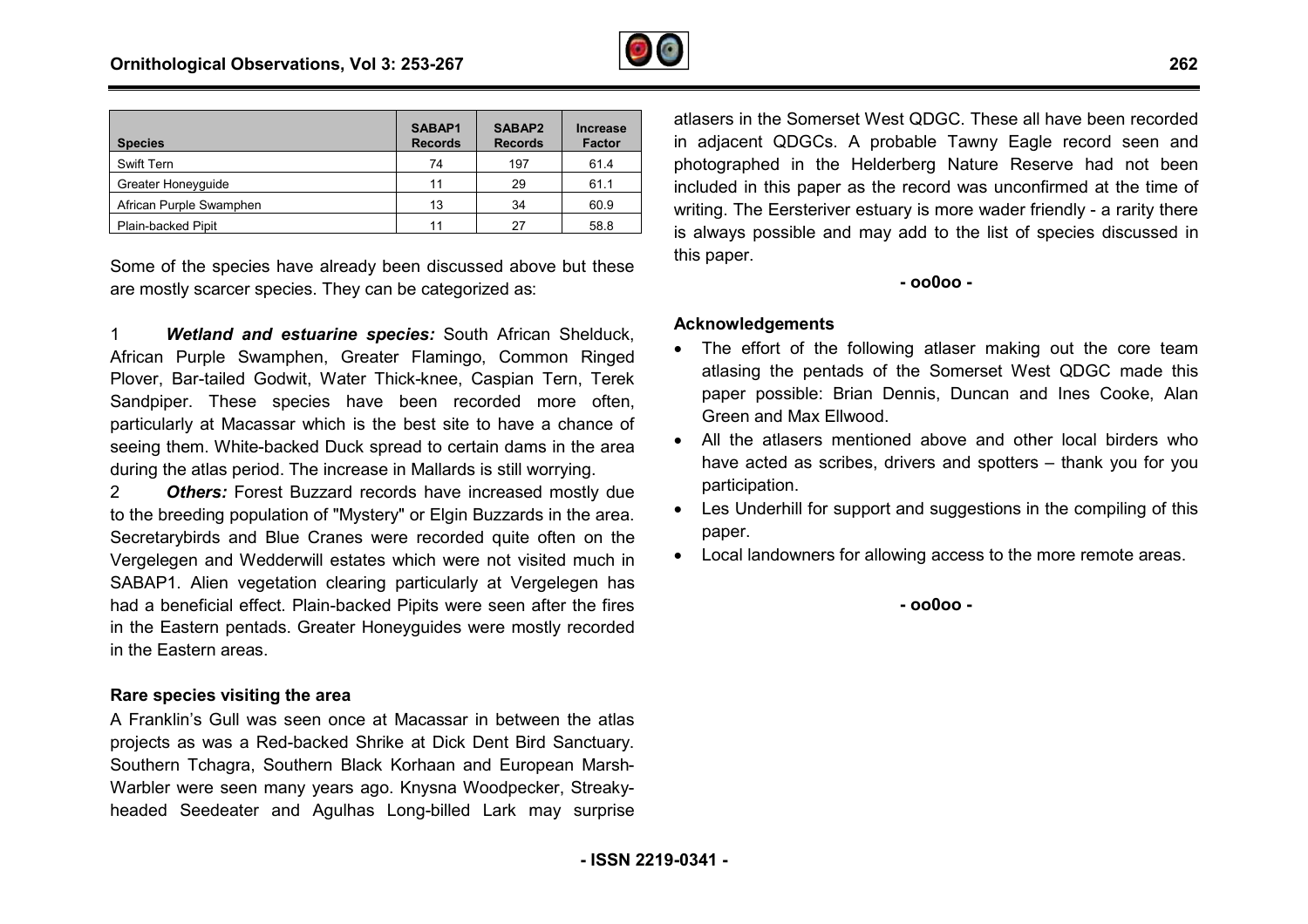

**Appendix A – List of all species observed in both atlas projects** ranked in order of the change factor from SABAP1 to SABAP2

| <b>Species</b>               | Change<br><b>Factor</b> |
|------------------------------|-------------------------|
| Amethyst Sunbird             | 100.0                   |
| Southern Grey-headed Sparrow | 100.0                   |
| Long-billed Pipit            | 100.0                   |
| <b>White-faced Duck</b>      | 100.0                   |
| <b>Common Peacock</b>        | 100.0                   |
| Antarctic Tern               | 100.0                   |
| Ruddy Turnstone              | 100.0                   |
| Black-chested Snake-Eagle    | 100.0                   |
| Chestnut-vented Tit-Babbler  | 100.0                   |
| European Honey-Buzzard       | 100.0                   |
| European Roller              | 100.0                   |
| Little Tern                  | 100.0                   |
| Marabou Stork                | 100.0                   |
| African Openbill             | 100.0                   |
| Denham's Bustard             | 100.0                   |
| House Crow                   | 100.0                   |
| Subantarctic Skua            | 100.0                   |
| Lark-like Bunting            | 100.0                   |
| Swee Waxbill                 | 98.2                    |
| Fork-tailed Drongo           | 97.8                    |
| Greater Flamingo             | 94.3                    |
| Mallard                      | 85.3                    |
| Secretarybird                | 78.7                    |
| <b>Terek Sandpiper</b>       | 77.4                    |
| White-backed Duck            | 76.6                    |
| South African Shelduck       | 74.7                    |
| <b>Forest Buzzard</b>        | 71.3                    |
| <b>Water Thick-knee</b>      | 70.0                    |
| <b>Blue Crane</b>            | 69.4                    |
| Caspian Tern                 | 67.3                    |

| <b>Species</b>              | Change<br><b>Factor</b> |
|-----------------------------|-------------------------|
| <b>Bar-tailed Godwit</b>    | 65.0                    |
| <b>Black Sparrowhawk</b>    | 64.2                    |
| <b>Common Ringed Plover</b> | 62.7                    |
| <b>Swift Tern</b>           | 61.4                    |
| Greater Honeyguide          | 61.1                    |
| African Purple Swamphen     | 60.9                    |
| Plain-backed Pipit          | 58.8                    |
| Hadeda Ibis                 | 56.1                    |
| Common Ostrich              | 55.9                    |
| Long-billed Crombec         | 51.8                    |
| Streaky-headed Seedeater    | 51.8                    |
| <b>Grey Plover</b>          | 51.8                    |
| <b>Yellow-billed Kite</b>   | 49.1                    |
| <b>Black Harrier</b>        | 48.3                    |
| <b>Familiar Chat</b>        | 47.5                    |
| <b>Common Whimbrel</b>      | 47.3                    |
| Sombre Greenbul             | 46.7                    |
| Sandwich Tern               | 44.2                    |
| African Black Oystercatcher | 43.8                    |
| <b>Black Crake</b>          | 42.3                    |
| Glossy Ibis                 | 41.9                    |
| Southern Masked-Weaver      | 40.7                    |
| <b>Great Egret</b>          | 40.5                    |
| Capped Wheatear             | 38.9                    |
| African Harrier-Hawk        | 38.7                    |
| <b>Booted Eagle</b>         | 37.4                    |
| <b>Pied Avocet</b>          | 36.3                    |
| Lesser Swamp-Warbler        | 32.5                    |
| <b>Rock Kestrel</b>         | 31.9                    |
| African Jacana              | 30.7                    |
| Olive Woodpecker            | 29.3                    |
| Little Bittern              | 28.9                    |
| African Fish-Eagle          | 26.4                    |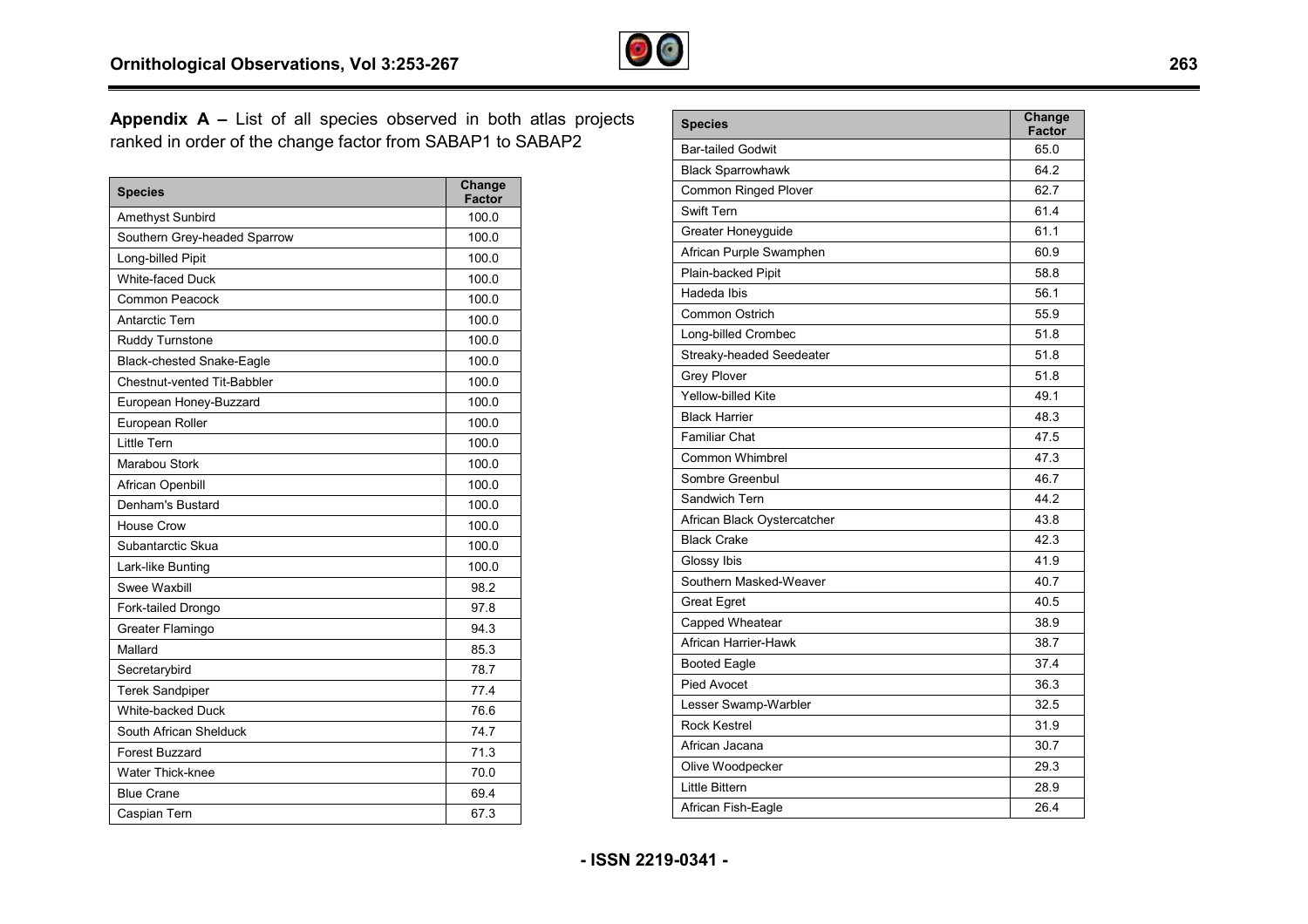

| <b>Species</b>                   | Change<br><b>Factor</b> |
|----------------------------------|-------------------------|
| Peregrine Falcon                 | 25.6                    |
| Pin-tailed Whydah                | 24.4                    |
| Common Tern                      | 24.0                    |
| Lemon Dove                       | 22.3                    |
| Jackal Buzzard                   | 21.8                    |
| <b>Kittlitz's Plover</b>         | 21.4                    |
| <b>Fiscal Flycatcher</b>         | 20.8                    |
| <b>African Pipit</b>             | 20.5                    |
| <b>White-breasted Cormorant</b>  | 18.7                    |
| <b>Brown-throated Martin</b>     | 18.1                    |
| African Dusky Flycatcher         | 18.1                    |
| Levaillant's Cisticola           | 17.2                    |
| <b>White-throated Swallow</b>    | 17.2                    |
| Cape Bunting                     | 16.9                    |
| Namaqua Dove                     | 16.2                    |
| <b>Barn Owl</b>                  | 15.2                    |
| Neddicky                         | 14.6                    |
| Southern Double-collared Sunbird | 14.4                    |
| Pied Crow                        | 14.0                    |
| Brown-hooded Kingfisher          | 13.4                    |
| Common House-Martin              | 13.2                    |
| Karoo Prinia                     | 12.7                    |
| Cape Rock-Thrush                 | 11.7                    |
| White-throated Canary            | 11.4                    |
| Kelp Gull                        | 11.1                    |
| Cape Robin-Chat                  | 10.8                    |
| Little Grebe                     | 9.9                     |
| <b>Reed Cormorant</b>            | 9.7                     |
| Large-billed Lark                | 9.7                     |
| Cape Teal                        | 9.7                     |
| Cape Crow                        | 9.5                     |
| Little Rush-Warbler              | 9.1                     |
| Cape Wagtail                     | 8.7                     |

| <b>Species</b>                 | Change<br><b>Factor</b> |
|--------------------------------|-------------------------|
| Cape Shoveler                  | 8.0                     |
| White-necked Raven             | 7.9                     |
| Cape Canary                    | 7.5                     |
| Zitting Cisticola              | 7.2                     |
| Common Moorhen                 | 6.9                     |
| <b>Malachite Sunbird</b>       | 6.6                     |
| Cape Bulbul                    | 6.2                     |
| Cape Gannet                    | 5.8                     |
| African Goshawk                | 5.7                     |
| Red-eyed Dove                  | 5.5                     |
| White-rumped Swift             | 5.0                     |
| Sentinel Rock-Thrush           | 4.2                     |
| African Marsh-Warbler          | 4.2                     |
| African Darter                 | 4.1                     |
| <b>Common Waxbill</b>          | 4.0                     |
| Grey-backed Cisticola          | 3.9                     |
| Cape White-eye                 | 3.6                     |
| Diderick Cuckoo                | 3.6                     |
| <b>Little Stint</b>            | 2.9                     |
| Grey Heron                     | 2.8                     |
| Common Greenshank              | 2.7                     |
| <b>Red-billed Teal</b>         | 2.2                     |
| Speckled Pigeon                | 2.1                     |
| <b>Rock Dove</b>               | 1.4                     |
| <b>Greater Striped-swallow</b> | 1.1                     |
| House Sparrow                  | 0.2                     |
| Yellow-billed Duck             | $-0.1$                  |
| Cape Grassbird                 | $-0.3$                  |
| Common Quail                   | $-0.9$                  |
| <b>Egyptian Goose</b>          | $-1.0$                  |
| African Sacred Ibis            | $-2.0$                  |
| Pied Kingfisher                | $-2.8$                  |
| <b>Little Egret</b>            | $-2.9$                  |

**- ISSN 2219-0341 -** 

 $\overline{\phantom{a}}$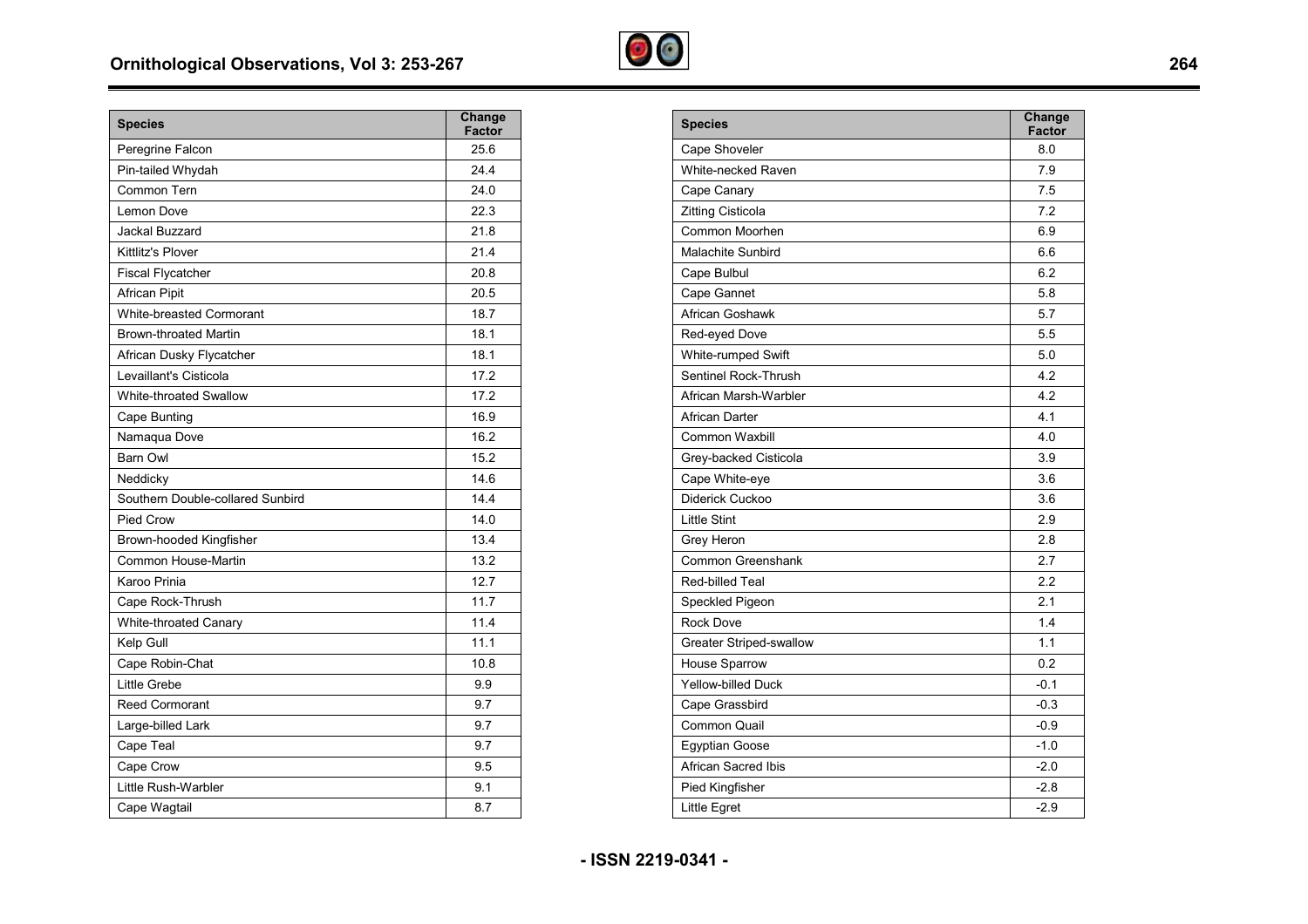

| <b>Species</b>              | Change<br><b>Factor</b> |
|-----------------------------|-------------------------|
| <b>Black-winged Stilt</b>   | $-2.9$                  |
| <b>Black-headed Heron</b>   | $-2.9$                  |
| <b>African Black Swift</b>  | $-3.8$                  |
| <b>Barn Swallow</b>         | $-3.9$                  |
| Cape Cormorant              | $-4.3$                  |
| African Black Duck          | $-5.5$                  |
| African Paradise Flycatcher | $-6.0$                  |
| Southern Boubou             | $-6.1$                  |
| Common Fiscal               | $-7.0$                  |
| <b>Yellow Bishop</b>        | $-7.0$                  |
| <b>Helmeted Guineafowl</b>  | $-7.3$                  |
| <b>Rock Martin</b>          | $-7.3$                  |
| Spur-winged Goose           | $-7.8$                  |
| Common Starling             | $-7.9$                  |
| <b>Black Saw-wing</b>       | $-8.3$                  |
| Red-capped Lark             | $-8.3$                  |
| <b>Blacksmith Lapwing</b>   | $-8.5$                  |
| Cape Waever                 | $-8.8$                  |
| <b>Bar-throated Apalis</b>  | $-9.2$                  |
| Malachite Kingfisher        | $-9.3$                  |
| Steppe Buzzard              | $-9.3$                  |
| Southern Red Bishop         | $-10.2$                 |
| Purple Heron                | $-10.7$                 |
| Olive Thrush                | $-10.9$                 |
| Red-faced Mousebird         | $-11.1$                 |
| Common Sandpiper            | $-11.2$                 |
| Grey-headed Gull            | $-11.6$                 |
| Osprey                      | $-12.0$                 |
| Sooty Shearwater            | $-12.0$                 |
| Red-winged Starling         | $-12.0$                 |
| Cape Turtle-Dove            | $-12.0$                 |
| Cape Spurfowl               | $-12.0$                 |
| Red-knobbed Coot            | $-12.5$                 |

| <b>Species</b>             | Change<br><b>Factor</b> |
|----------------------------|-------------------------|
| Cape Sparrow               | $-12.5$                 |
| Spotted Thick-knee         | $-13.4$                 |
| Three-banded Plover        | $-14.2$                 |
| Spotted Eagle-Owl          | $-14.4$                 |
| <b>Great White Pelican</b> | $-14.6$                 |
| Cape Batis                 | $-15.2$                 |
| Orange-breasted Sunbird    | $-15.4$                 |
| <b>Yellow Canary</b>       | $-15.5$                 |
| Cloud Cisticola            | $-17.7$                 |
| Cape Sugarbird             | $-19.3$                 |
| Hartlaub's Gull            | $-19.3$                 |
| Cattle Egret               | $-20.6$                 |
| African Spoonbill          | $-22.6$                 |
| <b>White Stork</b>         | $-22.8$                 |
| <b>Banded Martin</b>       | $-22.8$                 |
| Black-crowned Night-Heron  | $-23.0$                 |
| Karoo Scrub-Robin          | $-23.1$                 |
| <b>Great Crested Grebe</b> | $-23.6$                 |
| <b>Little Swift</b>        | $-23.8$                 |
| <b>Alpine Swift</b>        | $-24.0$                 |
| <b>Bokmakierie</b>         | $-25.6$                 |
| <b>Brimstone Canary</b>    | $-26.4$                 |
| Yellow-billed Egret        | $-26.7$                 |
| Laughing Dove              | $-28.2$                 |
| Verreaux's Eagle           | $-29.6$                 |
| Fairy Fycatcher            | $-31.2$                 |
| Pearl-breasted Swallow     | $-31.6$                 |
| African Stonechat          | $-32.2$                 |
| White-backed Mousebird     | $-32.9$                 |
| Speckled Mousebird         | $-34.2$                 |
| <b>Martial Eagle</b>       | $-34.8$                 |
| African Hoopoe             | $-35.6$                 |
| Klaas's Cuckoo             | $-36.6$                 |

**- ISSN 2219-0341 -** 

 $\equiv$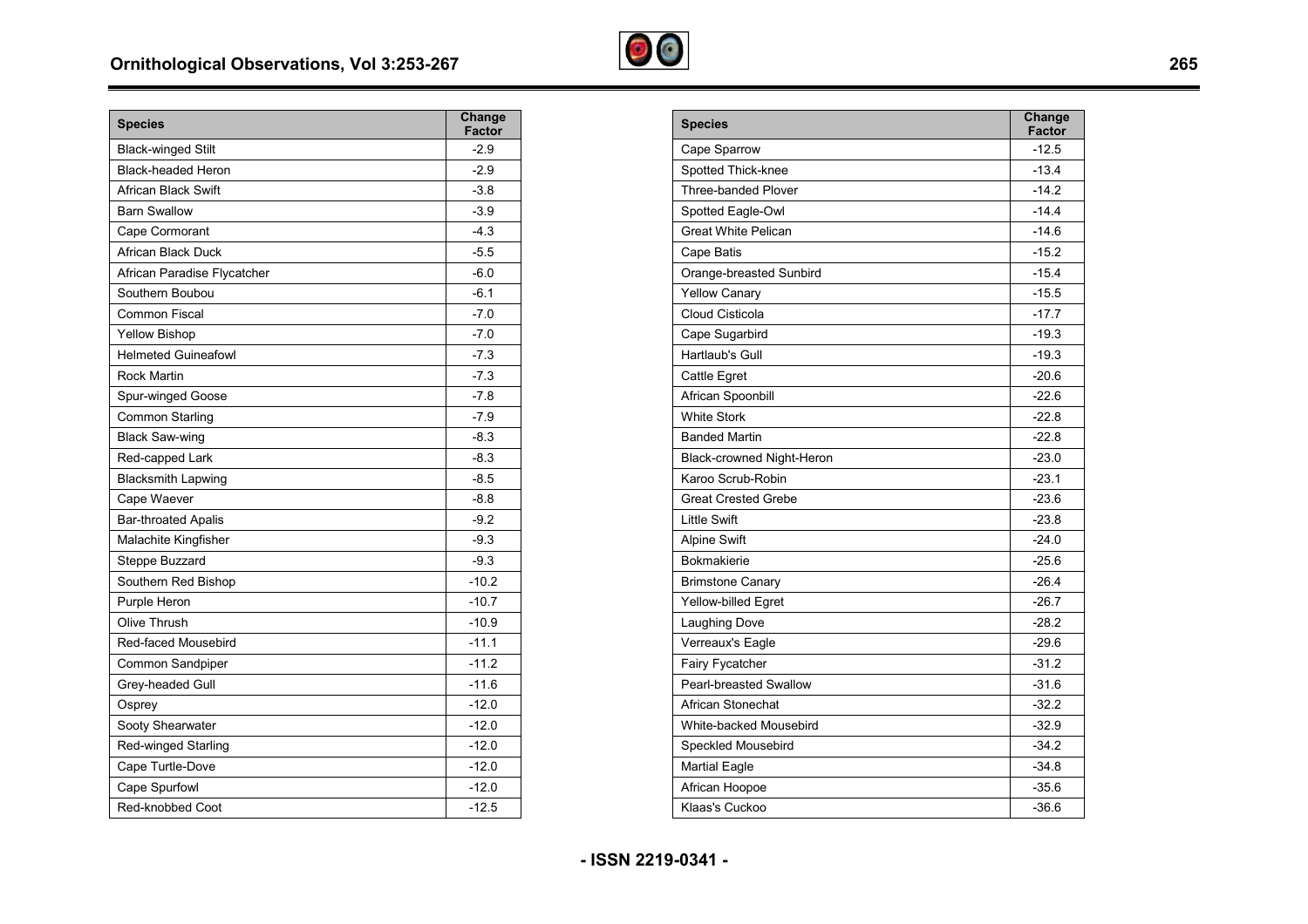

| <b>Species</b>                 | Change<br><b>Factor</b> |
|--------------------------------|-------------------------|
| <b>Giant Kingfisher</b>        | $-42.1$                 |
| Lesser Kestrel                 | $-43.6$                 |
| Lanner Falcon                  | $-44.6$                 |
| Rufous-chested Sparrowhawk     | $-45.5$                 |
| <b>Black-shouldered Kite</b>   | $-46.9$                 |
| Crowned Lapwing                | $-47.7$                 |
| Fiery-necked Nightjar          | $-48.1$                 |
| Cape Siskin                    | $-49.0$                 |
| African Olive-Pigeon           | $-50.1$                 |
| <b>White-fronted Plover</b>    | $-50.1$                 |
| African Penguin                | $-52.1$                 |
| <b>Black Stork</b>             | $-52.1$                 |
| <b>Blackrumped Buttonquail</b> | $-52.1$                 |
| Red-chested Cuckoo             | $-53.4$                 |
| Victorin's Warbler             | $-54.6$                 |
| <b>Curlew Sandpiper</b>        | $-55.3$                 |
| African Wood-Owl               | $-56.6$                 |
| <b>Black-necked Grebe</b>      | $-57.0$                 |
| Ruff                           | $-57.8$                 |
| <b>Willow Warbler</b>          | $-58.5$                 |
| <b>Arctic Tern</b>             | $-58.5$                 |
| Southern Pochard               | $-59.1$                 |
| <b>Burchell's Coucal</b>       | $-60.8$                 |
| <b>Red-chested Flufftail</b>   | $-61.5$                 |
| <b>Crowned Cormorant</b>       | $-65.1$                 |
| <b>Buff-spotted Flufftail</b>  | $-65.3$                 |
| Maccoa Duck                    | $-65.3$                 |
| <b>Horus Swift</b>             | $-67.1$                 |
| Cape Longclaw                  | $-67.8$                 |
| Sanderling                     | $-70.3$                 |
| <b>Bank Cormorant</b>          | $-70.3$                 |
| <b>Whiskered Tern</b>          | $-71.3$                 |
| Spotted Flycatcher             | $-72.3$                 |

| <b>Species</b>                         | Change<br>Factor |
|----------------------------------------|------------------|
| White-winged Tern                      | $-73.1$          |
| Ground Woodpecker                      | $-75.7$          |
| Hamerkop                               | $-76.6$          |
| Lesser Honeyguide                      | $-76.8$          |
| African Marsh-Harrier                  | $-77.6$          |
| Cape Rock-jumper                       | $-80.3$          |
| Eurasian Golden-Oriole                 | $-81.6$          |
| African Snipe                          | $-81.8$          |
| <b>Pied Starling</b>                   | $-83.1$          |
| Marsh Sandpiper                        | -83.9            |
| Acacia Pied Barbet                     | $-84.3$          |
| Wood Sandpiper                         | $-84.7$          |
| Clapper Lark                           | $-85.4$          |
| Protea Seedeater                       | $-86.1$          |
| Cardinal Woodpecker                    | $-88.8$          |
| African Rail                           | $-89.0$          |
| <b>Black Cuckoo</b>                    | $-94.1$          |
| Grey-winged Francolin                  | $-96.1$          |
| Blue-mantled Crested-Flycatcher        | $-100.0$         |
| Sand Martin                            | $-100.0$         |
| Grey-backed Sparrowlark                | $-100.0$         |
| Jacobin Cuckoo                         | $-100.0$         |
| Common Cuckoo                          | $-100.0$         |
| <b>Black Tern</b>                      | $-100.0$         |
| Common Redshank                        | $-100.0$         |
| <b>Baillon's Crake</b>                 | $-100.0$         |
| Little Sparrowhawk                     | $-100.0$         |
| Cape Vulture                           | $-100.0$         |
| <b>Greater Double-collared Sunbird</b> | $-100.0$         |
| Olive Bush-Shrike                      | $-100.0$         |
| Yellow-bellied Eremomela               | -100.0           |
| Verreaux's Eagle-Owl                   | $-100.0$         |
| Namaqua Sandgrouse                     | -100.0           |

**- ISSN 2219-0341 -** 

-